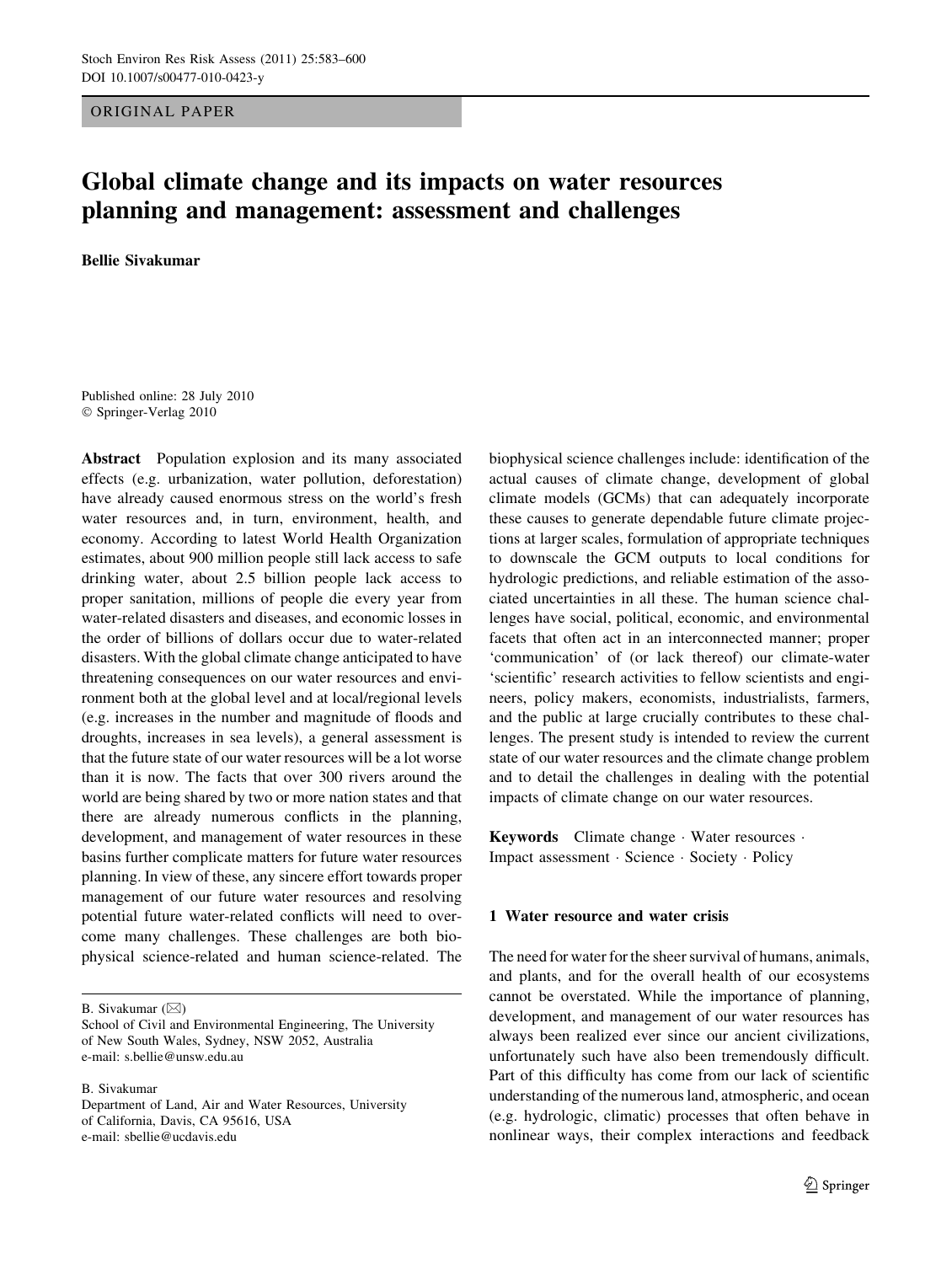mechanisms, and their critical influence on water resources. Another part of this difficulty, however, has come from our population explosion (especially since the beginning of the twentieth century) and its many associated effects (e.g. industrialization, urbanization, water pollution, deforestation) on the availability of adequate water resources for our health, environment, and economic well-being. The fact that water resources are not evenly distributed around the globe, with rainfall and runoff apportioned in both space and time in a grossly irregular manner, only adds complications to this already difficult problem.

Notwithstanding all the scientific and technological advances we have made over the past several centuries, many of our efforts to harness water have been generally inadequate or misdirected (e.g. Gleick [1993\)](#page-15-0). We remain, even in the twenty-first century, largely ignorant of the functioning of basic hydrologic and climate processes, and of the stocks, flows, and condition of our fresh water resources. At the same time, we are also increasingly contaminating our rivers, lakes, groundwater aquifers, and other fresh water resources with biological and chemical wastes. On one hand, vast numbers of people lack clean drinking water and rudimentary sanitation services; on the other hand, enormous quantities of water that become available during heavy rainfall periods are often not only wasted but also killing people and damaging the environments. Even many of the massive water developments, constructed essentially to save lives and environments, have ended up, or are, displacing millions of people from their homelands and destroying many of the world's most productive wetlands and other aquatic habitats, largely due to our inadequate planning and management at the most fundamental levels. Finally, in the current situation, the economic and environmental resources for major new water projects simply cannot be found. The following examples clearly explain the world's precarious water situation and, consequently, the need for some urgent and strong actions for its resolution.

According to latest estimates by the World Health Organization/United Nations Children's Fund (WHO/ UNICEF) Joint Monitoring Programme (JMP) for Water Supply and Sanitation, about 900 million people in the world (almost one in six) still rely on unimproved drinkingwater supplies (WHO/UNICEF [2008\)](#page-17-0). Speaking in the specific context of water resources available for use, about one-third of the world's population lives in countries with 'moderate-to-high water stress' (According to the United Nations, 'moderate-to-high water stress' represents water consumption exceeding 10% of renewable freshwater resources). By this measure, some 80 countries, constituting about 40% of the world's population, were already suffering from water shortages by the mid-1990s (Commission on Sustainable Development (CSD) [1997](#page-14-0); UN

World Water Assessment Program (UN/WWAP) [2003](#page-16-0)). By the year 2020, water use is expected to increase by 40%, and 17% more water will be required for food production to meet the needs of the growing population (Palaniappan and Gleick [2008\)](#page-16-0). These are clear indications that we are seriously skewing the very resource we are so utterly dependent upon. Marq de Villiers was apparently correct when he said (de Villiers [1999\)](#page-14-0): ''Water shortages are closer than they might appear.'' The WHO/UNICEF JMP for Water Supply and Sanitation also estimates that about 2.5 billion people in the world (more than one-third) still remain without improved sanitation facilities. Primarily because of this, but also of other associated reasons, millions of people die every year from water-related diseases (e.g. malaria, typhoid, cholera). In fact, water-related diseases are the third leading cause of death from all infectious diseases; for instance, diarrheal disease alone caused more deaths than HIV/AIDS in the year 2004 (WHO/UNICEF [2008\)](#page-17-0). The calamity of this situation is clearly reflected by the fact that the majority of these deaths are among children under 5 years of age.

Although population explosion and other socio-economic factors play important roles, two types of natural hydroclimatic events are largely responsible for (and certainly further complicate) the poor water, sanitation, and health situations around the world: droughts and floods. For example, droughts are a direct reason for the decrease in water available for drinking, sanitation, and other domestic purposes, while floods often cause an increase in the transmission of communicable water-borne and vectorborne diseases (e.g. malaria, typhoid, dengue fever, cholera), especially through facilitating easy breeding of mosquitoes and other disease-spreading organisms. While these problems themselves are dangerous, the extent of impacts of droughts and floods are often realized well beyond these and at much larger scales. Droughts are one of the major threats among natural hazards to people's livelihood and socio-economic development. Droughts tend to occur less frequently than other hazards, but, when they occur, they generally affect a broad region for seasons or years at a time. This can result in a large proportion of the population being affected than when other disasters occur. For example, drought disasters account for less than 20% of all disaster occurrences in Africa, but at the same time they account for more than 80% of all people affected by natural disasters (UN International Strategy for Disaster Reduction (UN/ISDR) [2007](#page-16-0)). Disasters triggered by prolonged drought can affect millions of people and contribute to malnutrition, famine, and loss of life, and economic loss. At the global level, droughts alone accounted for 280,000 deaths between 1991 and 2000. Floods are the most reported natural disaster events around the world. Floods account for one-third of all natural disasters, affect more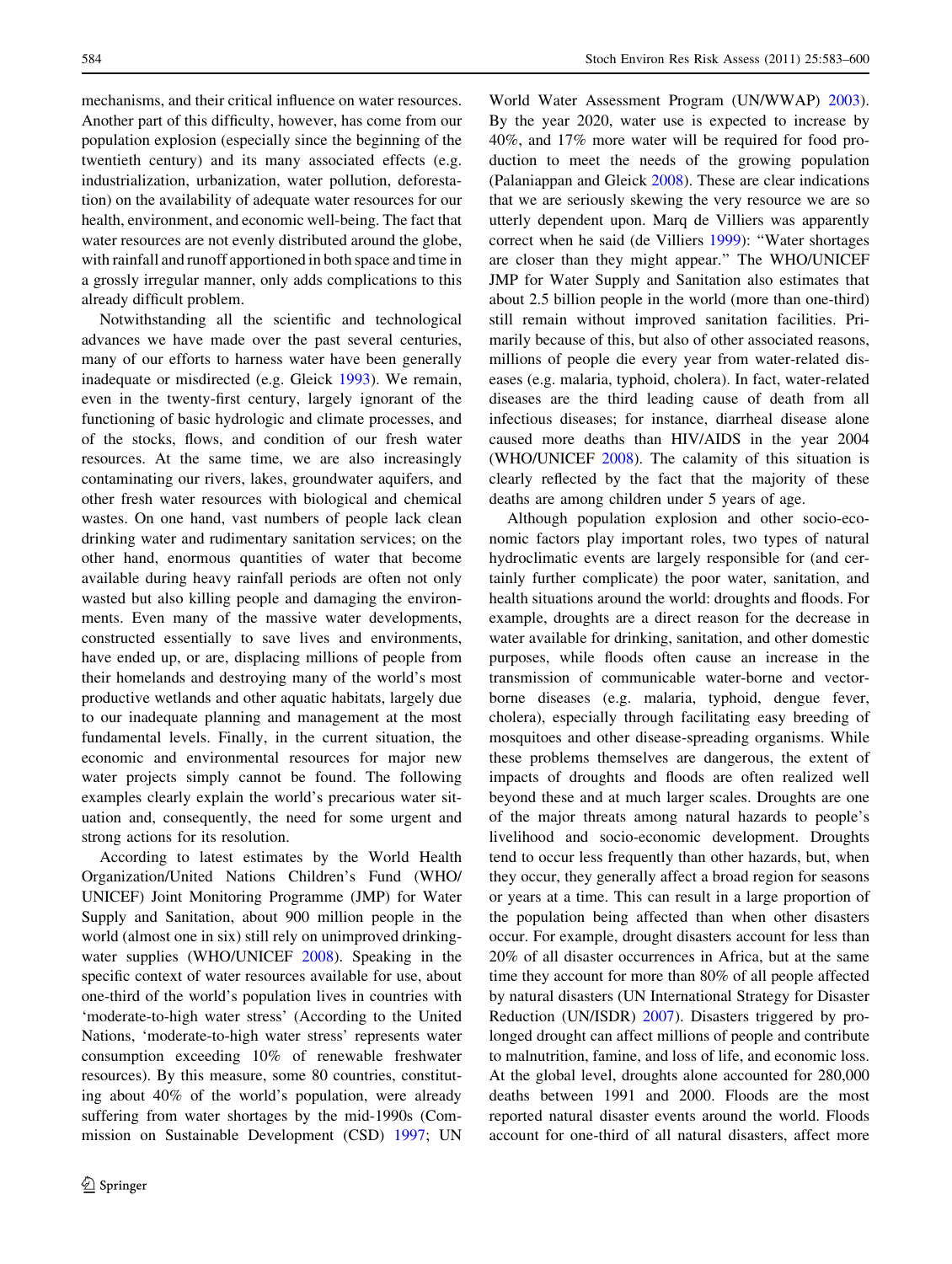people (about 140 million/year on average) than all other disasters, and are responsible for about 15% of all deaths related to natural disasters and one-third of economic loss. The damages to life and property due to floods are enormous, especially considering that floods are rather of much shorter-duration events when compared to, for example, droughts.

Further complicating these water-related problems (both at the global level and at the local levels) are the many shared international river basins. As of now, over 300 rivers around the world are being shared by two or more countries; for instance, the Nile River in Africa is shared by ten countries, the Danube River in Europe flows through ten countries, the Mekong River in Asia is shared by six countries, and the Jordan River in the Middle East is shared by four countries (five, if Palestine is considered as a nation state of its own). These rivers are the sources of numerous conflicts (or sometimes serve as a means to settle political and other differences) between the countries sharing them and, thus, adequate planning, development, and management of waters of these rivers are already severely impeded. It is important also to note that difficulties in planning and management and, thus, the possibilities for conflicts in these shared river basins are far greater during times of extreme hydrologic events, such as floods and droughts.

While the present situation on water planning and management is itself bleak, the future looks even bleaker for at least two important reasons: demands due to population increase and impacts due to global climate change. As for population, according to some estimates (UN Economic & Social Affairs (UN/ESA) [2007](#page-16-0)), the world population will likely increase by 2.5 billion in 2050, passing from the current 6.7 billion to 9.2 billion. This increase, equivalent to the overall number of people in the world in 1950, will be absorbed mostly by the less-developed regions, whose population is projected to rise from 5.4 billion in 2007 to 7.9 billion in 2050. As these regions are precisely the ones that are already most affected by the lack of water and sanitation facilities, there will be enormous consequences for the future. Also, according to latest estimates by the United Nations Environment Programme (UNEP), by 2025, about 1.8 billion people will be living in countries or regions with 'absolute water scarcity,' and two-thirds of the world's population could be under conditions of 'water stress' (UNEP [2007\)](#page-16-0).

On the other hand, the global climate change—the socalled greenhouse effect—is one of the most severe environmental issues we are facing today. It is anticipated to have threatening consequences on our water resources and environment, both at the global level and at the local levels. Although the exact impacts of climate change are hard to predict, there is a general consensus among scientists that the global hydrologic cycle will intensify and that extremes (e.g. floods, droughts) will occur more frequently and often with greater magnitudes. In fact, recent increases in abnormal floods and droughts around the world have only strengthened this thought. Since, water resources planning and management is more difficult with the occurrence of floods and droughts, the global climate change will bring additional challenges to the already existing difficulties. It is also particularly in this context that the shared river basins and the countries sharing them will likely be the most impacted regions in the future.

In light of these, any sincere effort towards proper planning and management of our future water resources and resolving potential future water-related conflicts must address the impacts of global climate change on water resources. The challenges in doing so, however, are very many, ranging from those encountered in the specific field of climate science all the way to those concerned with our general social settings and water uses. These challenges may broadly be grouped under 'biophysical science' challenges and 'human science' challenges (The term 'biophysical science' is used herein to refer to 'hard' sciences and engineering, while the term 'human science' refers to 'soft' sciences and arts). The biophysical science challenges include: identification of the actual causes of climate change, development of Global Climate Models or General Circulation Models (GCMs) that can adequately incorporate these causes to generate dependable future climate projections at larger scales, formulation of appropriate techniques to 'transform' (i.e. downscale) the GCM outputs to regional and local conditions for hydrologic analysis and predictions, and reliable estimation of the associated uncertainties in all these. The human science challenges have social, political, economic, and environmental facets that often act in complex and interconnected ways; proper communication of our climate-water 'scientific' research activities to fellow scientists and engineers, policy makers, economists, industrialists, farmers, and the public at large is also a particularly difficult task in this respect.

The purpose of the present study is twofold: (1) to review the global climate change problem, including its impacts observed in the past and projected for the future; and (2) to detail the biophysical science and human science challenges in studying the impacts of climate change on our future water resources and highlight the need for a new framework to address such challenges in an integrated manner. Although it has only been roughly two decades since we have come to know, with a reasonable degree of certainty, about the climate change issue, the serious nature of this issue has already resulted in a voluminous amount of literature, especially the Intergovernmental Panel on Climate Change (IPCC) reports (IPCC [2001](#page-15-0), [2007a](#page-15-0), [b](#page-15-0), [c](#page-15-0)). It is, therefore, impossible to provide all the specific details of the climate change problem and the challenges. In view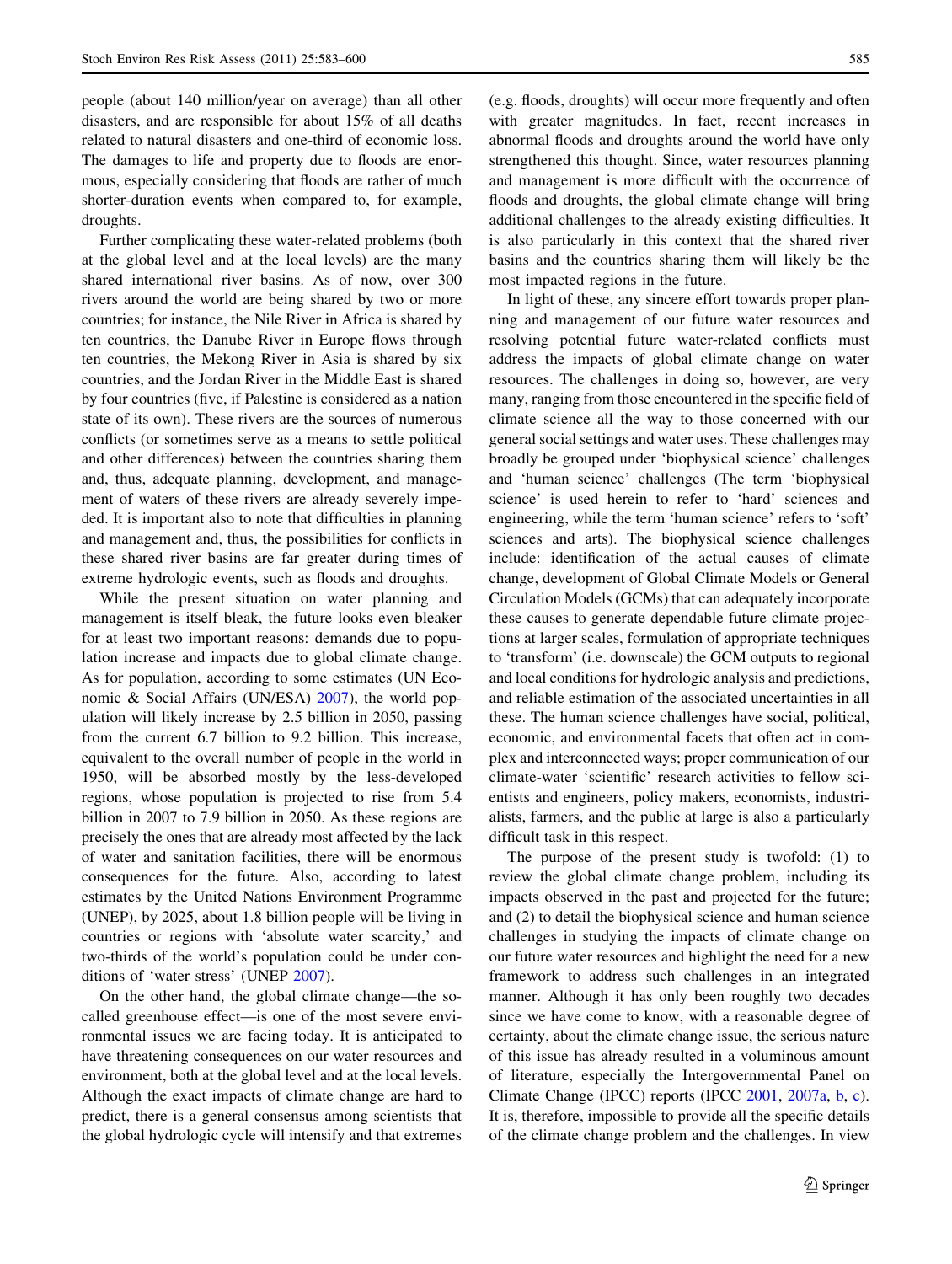of this, only a general discussion and possible ways to address them is made.

The rest of the paper is organized as follows. In Sect. 2, the global climate change problem is briefly reviewed, with some specific observations that already reflect the change. Section [3](#page-4-0) highlights the already observed impacts of global climate change and also the projected future ones, with focus on water resources. Section [4](#page-7-0) discusses the biophysical science challenges, while the human science challenges are discussed in Sect. [5](#page-10-0). Closing remarks are made in Sect. [6](#page-13-0), with emphasis on the need to formulate an integrated framework to deal with these challenges.

#### 2 Climate system and climate change

The climate system is a complex, interactive system consisting of five major components: the atmosphere, the hydrosphere, the cryosphere, the land surface, and the biosphere. The term 'climate' normally refers to the 'average weather' condition, where 'weather' is the fluctuating state of the atmosphere around us and described by the variables temperature, precipitation, and wind, among others. Therefore, climate is the average state of these variables over a long period of time (ranging from months to millions of years; the classical period is 30 years), and is most obviously characterized by the atmospheric component of the climate system.

The climate system evolves in time under the influence of its own internal dynamics and due to changes in external factors that affect climate, called 'forcings.' The external forcings include natural phenomena (e.g. solar variations, volcanic eruptions) as well as human-induced ones (e.g. changes in atmospheric concentration). Solar radiation powers the climate system. The radiation balance of the Earth can be modified in three fundamental ways: (1) by changing the incoming solar radiation (e.g. by changes in the Earth's orbit or in the Sun itself); (2) by changing the fraction of solar radiation that is reflected or 'albedo' (e.g. by changes in cloud cover, atmospheric particles, vegetation); and (3) by changing the longwave radiation from Earth back towards space (e.g. by changing the greenhouse gas concentrations). Climate responds directly to such alterations, and also indirectly through a variety of feedback mechanisms.

Human activities contribute to climate change by causing changes in Earth's atmosphere in the amounts of greenhouse gases, aerosols (small particles), and cloudiness. Greenhouse gases and aerosols affect climate by altering incoming solar radiation and outgoing infrared (thermal) radiation that are part of Earth's energy balance. Changing the atmospheric abundance or properties of these gases and particles can, therefore, lead to a warming or cooling of the climate system. Scientific observations indicate that, since the start of the industrial era (about 1750), the overall effect of human activities on climate has been a warming influence (with a net radiative forcing of  $+1.6$  W/m<sup>2</sup>), a possible implication that the role of greenhouse gases has been greater than that of the aerosols and clouds. The observations also indicate that atmospheric concentrations of greenhouse gases (e.g. carbon dioxide, methane, nitrous oxide) now far exceed pre-industrial values (with a combined radiative forcing of  $+2.30$  W/m<sup>2</sup>) determined from ice cores spanning many thousands of years (IPCC [2007a](#page-15-0)). There have also been increases in the concentrations of some non-greenhouse gases (e.g. nitrogen oxides, carbon monoxide), which nevertheless play a role in the atmospheric chemistry and have led to a significant increase (about 40%) in tropospheric ozone, a greenhouse gas, since pre-industrial times.

Among others, human activities have resulted in emissions of four principal greenhouse gases: carbon dioxide  $(CO<sub>2</sub>)$ , methane  $(CH<sub>4</sub>)$ , nitrous oxide  $(N<sub>2</sub>O)$ , and the halocarbons (a group of gases containing fluorine, chlorine, and bromine). These gases accumulate in the atmosphere, causing concentrations to increase with time. Significant increases in all these gases have occurred in the industrial era, and all of these increases are attributable to human activities. Carbon dioxide is the most important anthropogenic greenhouse gas. The global atmospheric concentration of carbon dioxide has increased from a pre-industrial value of about 280 to 379 ppm in 2005 (about 35%), and is still increasing at an unprecedented rate of about 0.5% per year. The atmospheric concentration of carbon dioxide in 2005 exceeds by far the natural range over the last 650,000 years (180 to 330 ppm) as determined from ice cores (IPCC [2007a](#page-15-0)). The primary source of the increased atmospheric concentration of carbon dioxide since the preindustrial period results from fossil fuel use (in transportation, building heating and cooling, and the manufacture of cement and other goods), with land-use change providing another significant but smaller contribution (deforestation releases  $CO<sub>2</sub>$  and reduces its uptake by plants); carbon dioxide is also released in natural processes, such as the decay of plant matter. Methane has increased, from a pre-industrial value of about 715 to 1774 ppb in 2005, as a result of human activities related to agriculture, natural gas distribution, and landfills; it is also released from natural processes that occur, for example, in wetlands. Nitrous oxide is also emitted by human activities, such as fertilizer use and fossil fuel burning; natural processes in soils and the oceans also release nitrous oxide. It has increased from a pre-industrial value of about 270 ppb to about 319 ppb in 2005. Halocarbon gas concentrations have increased primarily due to human activities; natural processes are also a small source. Principal halocarbons include the chlorofluorocarbons (e.g. CFC-11, CFC-12), which were used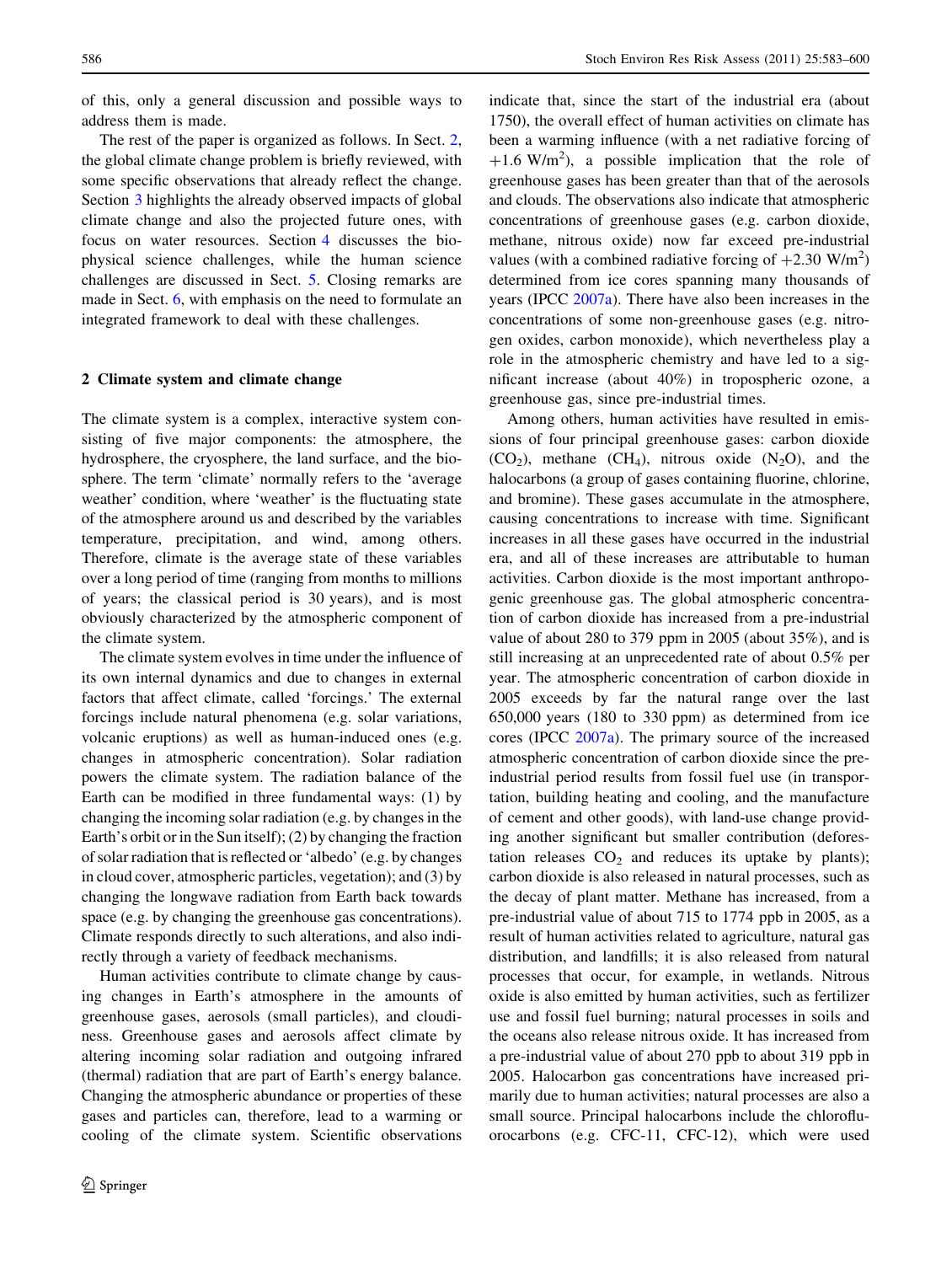<span id="page-4-0"></span>extensively as refrigeration agents and in other industrial processes before their presence in the atmosphere was found to cause stratospheric ozone depletion.

The above observations offer very high confidence towards an interpretation that the human impact on climate during the industrial era greatly exceeds that due to known changes in natural processes, such as solar changes and volcanic eruptions, and that the overall effect has been warming; for example, the global total temperature increase from 1850–1899 to 2001–2005 is 0.76°C. A wide range of studies on climate change patterns, including those incorporating multiple variables in climate models, suggest that the observed climate changes cannot be explained by natural factors alone (e.g. Santer et al. [1995](#page-16-0), [2004;](#page-16-0) Hegerl et al. [1996](#page-15-0); Hasselmann [1997;](#page-15-0) Barnett et al. [1999;](#page-14-0) Tett et al. [1999](#page-16-0); Stott et al. [2000,](#page-16-0) [2001;](#page-16-0) Levitus et al. [2001\)](#page-15-0). For recent reviews on this, the reader is directed to IPCC [\(2007a\)](#page-15-0) and Keller ([2008\)](#page-15-0), among others.

Despite these observations, there have and continue to be debates and discussions about climate change (both on its occurrence and on the causes), albeit indications that critics are considerably receding in number. There are several reasons for this situation: (1) the complexity of the climate system and the multiple interactions that determine its behavior impose limitations on our ability to understand fully the course of the global climate; (2) there is still an incomplete physical understanding of many components of the climate system and their role in climate change; and (3) there are key uncertainties, including the roles played by clouds, the cryosphere, the oceans, land use, and couplings between climate and biogeochemical cycles. In addition to these, another criticism against the global climate change is that the roughly two centuries of the industrial era is a 'negligible period' of the Earth's history and the climate dynamics and that any changes in climate could just be attributed to the natural cycle of events. The importance of this criticism must be viewed especially in the context that this same 'negligible period' is, in fact, also used as a basis to argue in favor of our 'exorbitant' contributions to atmospheric concentration of greenhouse gases and, thus, to climate change.

With our inadequate understanding of the climate system and dynamics and also the associated uncertainties, criticisms on the climate change issue must be given due consideration, rather than simple rejection. Further, since science is most often stimulated by argument and debate, such criticisms certainly deserve attention and need to be addressed. At the same time, science generally advances through clear formulation of hypotheses and their objective testing, and a statement, to be genuinely scientific, must be susceptible to testing that could potentially show it to be false (Popper [1934](#page-16-0)). Obviously, this should apply not only to studies that positively report climate change but also to studies that argue against it. The following statement by de Villiers [\(1999](#page-14-0)) clearly reflects the nature of our scientific progress, especially with respect to the debates on the occurrence/causes of climate change: ''… there are still arguments as to whether the temperature of the atmosphere is rising (early studies said no; subsequent studies claimed to have found an error and that the answer was yes; further studies said the error might be an error).'' Nevertheless, as discussed earlier, recent and more extensive reviews of the climate studies (IPCC [2007a;](#page-15-0) Keller [2008\)](#page-15-0) present very high confidence regarding the occurrence of climate change and the human-induced causes. These studies, and the future projections therein, form the basis for the rest of the discussion in this paper.

# 3 Climate change impacts: observations and projections

While some debates persist on whether climate change is occurring and, if it indeed is, on its causes (natural cycle or human induced), most recent and current studies provide overwhelming evidence of its occurrence and of the human causes (e.g. Santer et al. [1995](#page-16-0); Hegerl et al. [1996](#page-15-0), [1997](#page-15-0); Barnett et al. [1999;](#page-14-0) Tett et al. [1999](#page-16-0); Stott et al. [2000](#page-16-0), [2001](#page-16-0); Levitus et al. [2001](#page-15-0); IPCC [2007a\)](#page-15-0). In view of this, the current perception among (at least a majority of) scientists on this issue seems to be that 'the issue is mostly settled,' similar to the view of Keller ([2008\)](#page-15-0) on 'global warming.' As a matter of fact, most people around the world (not just scientists, but also others, including politicians) have already moved beyond asking 'if' climate change is occurring and 'if' it is human induced; rather, people are now talking about its impacts: what kind? how much?

The exact impacts of climate change have and continue to be hard to predict. However, it is expected that climate change will have threatening consequences on our water resources, which will also serve as the operating medium for many of the other anticipated impacts of climate change (e.g. environment, health, agriculture, economy). At the global level, the overall impacts of climate change on freshwater resources are expected to be negative. With the projected global temperature increase, scientists generally agree that the global water cycle will intensify and also suggest that extremes (e.g. hurricanes/typhoons, floods, droughts, sea level rises) will become more frequent and often with greater magnitude. Recent increases in abnormal typhoons, floods, and droughts around the world (especially in the Asia– Pacific region) have only strengthened this thought. As a result, studies on the impacts of climate change on our water resources are at the forefront of scientific research today (e.g. Gleick [1993](#page-15-0); Wilby et al. [2000;](#page-17-0) Bergstrom et al. [2001;](#page-14-0) Chiew and McMahon [2002;](#page-14-0) Prudhomme et al. [2002](#page-16-0); Sullivan et al.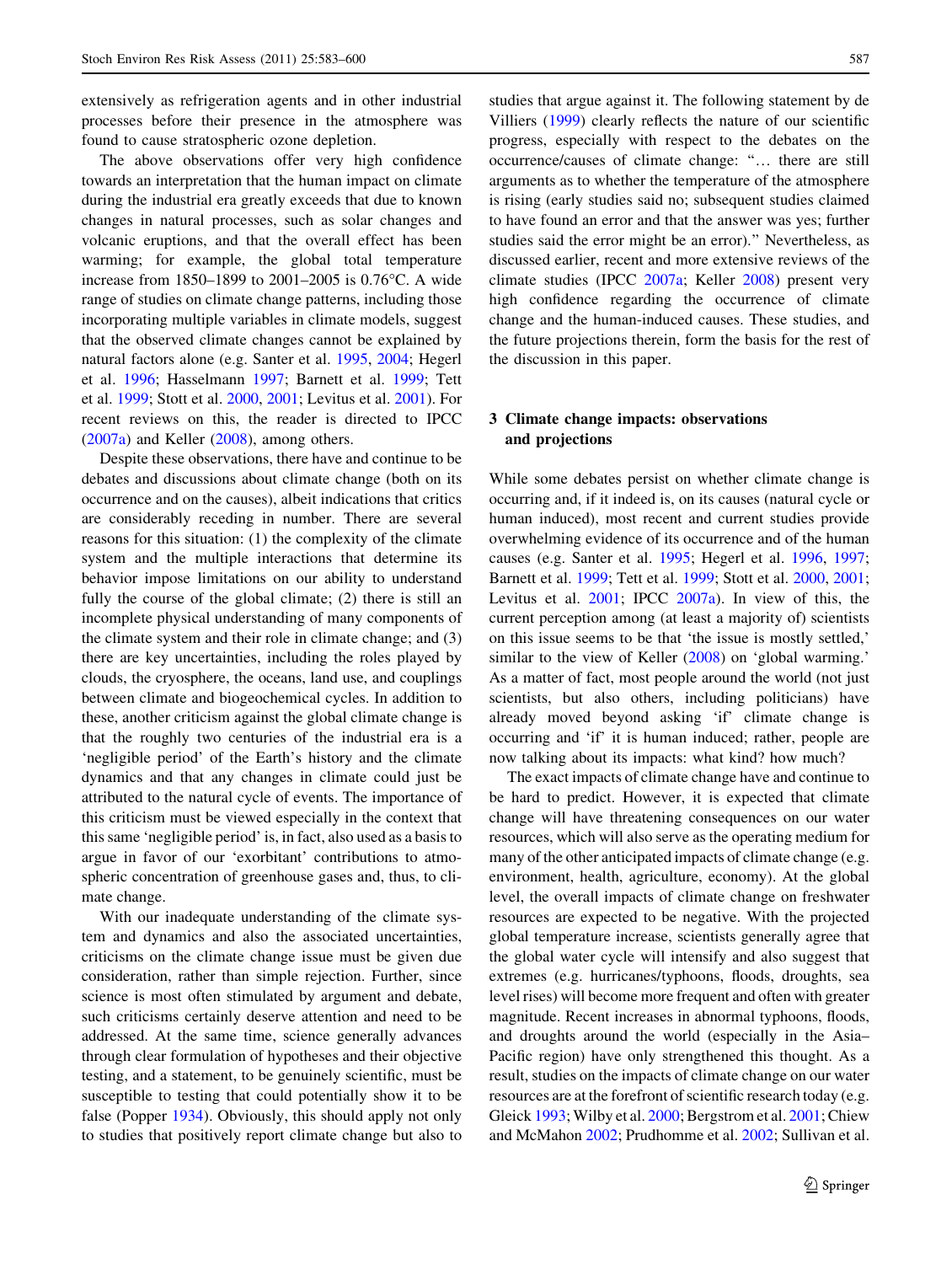[2003;](#page-16-0) Barnett et al. [2004;](#page-14-0) Christensen et al. [2004](#page-14-0); Wood et al. [2004;](#page-17-0) Sullivan and Meigh [2005](#page-16-0); Wilby and Harris [2006](#page-16-0); IPCC [2007a](#page-15-0), [b](#page-15-0); Kilsby et al. [2007\)](#page-15-0). In what follows, a brief account of the 'water-related changes' (starting with 'temperature changes' that have important implications for water) that have already been observed around the world and also those projected for the future, as reliably assessed impacts of climate change and reported by the IPCC in particular, is presented.

### 3.1 Past observations

Generally speaking, past observations offer convincing evidence on increasing global average air and ocean temperatures, increasing snow and ice melt, and rising global average sea level (IPCC [2007a\)](#page-15-0). Numerous long-term changes in climate have been observed also at continental, regional, and ocean basin scales. These changes, both independently and in combination, have (had) enormous implications for our water resources, especially in the form of changes in precipitation and, consequently, in river flow, floods, and droughts.

### 3.1.1 Temperature

Increase in global temperature has been one of the most pronounced observation attributed to climate change. Eleven of the 12 years during 1995–2006 rank among the 12 warmest years in global surface temperature (average of near-surface air temperature over land and sea surface temperature) since 1850 (IPCC [2007a\)](#page-15-0). The 100-year linear trend of  $0.74^{\circ}$ C (0.56–0.92°C) for the period 1906–2005 is larger than the corresponding trend of  $0.6^{\circ}C$  (0.4–0.8°C) for the period 1901–2000. And even during 1906–2005, the linear warming trend of  $0.13^{\circ}$ C (0.10–0.16<sup>o</sup>C) per decade over the latter 50 years (1956–2005) is nearly twice that over the entire 100 years. The total temperature increase from 1850–1899 to 2001–2005 is 0.76°C (0.57–0.95°C). Observations since 1961 show that the average temperature of the global ocean has increased to depths of at least 3000 m and that the ocean has been absorbing more than 80% of the heat added to the climate system. Average arctic temperatures increased at almost twice the global average rate in the past 100 years. Widespread changes in extreme temperatures have been observed over the last half a century. Cold days, cold nights, and frost have become less frequent, while hot days, hot nights, and heat waves have become more frequent.

### 3.1.2 Snow and ice melt

Mountain glaciers and snow cover have declined on average in both hemispheres. Satellite data since 1978 show that annual average arctic sea ice content has shrunk by 2.7% (2.1–3.3%) per decade, with larger decreases in summer of 7.4% (5.0–9.8%) per decade. The maximum area covered by seasonally frozen ground has decreased by about 7% in the Northern Hemisphere since 1900, with a decrease in spring runoff up to 15%. Spring peak river flows have been occurring 1–2 weeks earlier during the last 65 years in North America and northern Eurasia, and there is also evidence for an increase in winter base flow in these regions. These have important implications for water resources planning and management, in particular managing floods during the winter season (with heavy rainfall) and managing water supply during the summer season (with scant rainfall).

### 3.1.3 Sea level rise

Global average sea level rose at an average rate of 1.8 mm (1.3–2.3 mm) per year over 1961 to 2003; widespread decreases in glaciers and ice caps have contributed to sea level rise. The rate was faster over 1993 to 2003, at about 3.1 mm (2.4–3.8 mm) per year; data show that losses from the ice sheets of Greenland and Antarctica have very likely contributed to sea level rise during this period. There is high confidence that the rate of observed sea level rise increased from the nineteenth to the twentieth century. The total twentieth-century rise is estimated to be 0.17 m  $(0.12 - 0.22$  m).

# 3.1.4 Precipitation (cyclones, river flow, floods, and droughts)

Long-term trends from 1900 to 2005 have been observed in precipitation amount over many regions around the world. Significantly increased precipitation has been observed in eastern parts of North and South America, northern Europe, and northern and central Asia. Drying has been observed in the Sahel, the Mediterranean, southern Africa, and parts of southern Asia. The frequency of heavy precipitation events has increased over most land areas, consistent with warming and observed increases of atmospheric water vapor. More intense and longer droughts have been observed over wider areas since the 1970s, particularly in the tropics and subtropics. Increased drying linked with higher temperatures and decreased precipitation has contributed to changes in drought. Changes in sea surface temperatures, wind patterns, and decreased snowpack and snow cover have also been linked to droughts. There is also observational evidence for an increase in intense tropical cyclone activity in the North Atlantic since about 1970, correlated with increases of tropical sea surface temperatures. At the global scale, there is evidence of a broadly coherent pattern of change in annual runoff, with some regions experiencing an increase at higher latitudes and a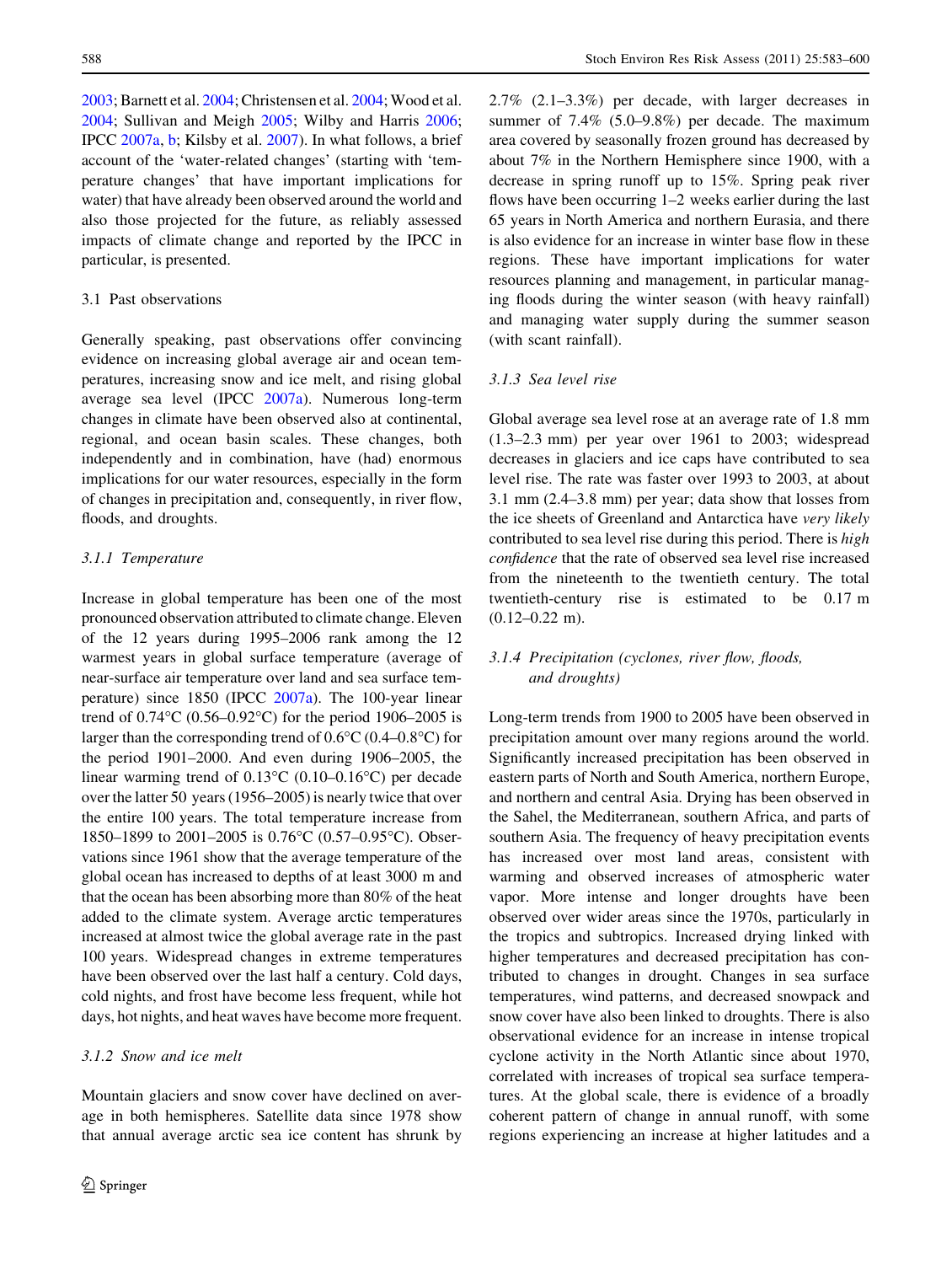decrease in parts of West Africa, southern Europe, and southern Latin America (Milly et al. [2005\)](#page-16-0).

#### 3.2 Future projections

Many studies that attempt projections of future climate changes consider the end of this century as a reasonable timeframe. However, this timeframe may be a bit too long for reliable results, especially considering the generally chaotic nature of the climate system on the one hand and the everchanging global/regional/local socio-politico-economic landscape on the other (with important implications for greenhouse gas emissions, for example). There also remain serious doubts on the ability of the existing climate and socio-economic models (and even the models that are foreseen to be developed in the future) to take into account all the important factors for reliable future projections (see below for further details). In view of these, it is reasonable to contend that, for example, projections made for the 2030–2050 timeframe would be far more reliable than those made for the 2080–2100 timeframe; in fact, even projections of the population, arguably the most fundamental factor in all these, cannot reliably be made beyond the 2030–2050 timeframe. Nevertheless, some important climate change projections and their potential impacts, regardless of how far they are made for from now, are mentioned here.

#### 3.2.1 Temperature

For the next two decades, a warming of about  $0.2^{\circ}$ C per decade is projected for a range of IPCC Special Report Emissions Scenarios (SRES) provided in the year 2000 (IPCC [2000\)](#page-15-0). Even if the concentrations of all greenhouse gases and aerosols had been kept constant at year-2000 levels, a further warming of about  $0.1^{\circ}$ C per decade would be expected. Since the IPCC's first report in 1990 (IPCC [1990](#page-15-0)), assessed projections have suggested global average temperature increases between about  $0.15$  and  $0.3^{\circ}$ C per decade for 1990–2005. This can now be compared with observed values of about  $0.2^{\circ}$ C per decade, strengthening confidence in near-term projections. Projected warming in the twentyfirst century shows scenario-independent geographic patterns similar to those observed over the past several decades. Warming is expected to be greatest over land and at most high northern latitudes, and least over the Southern Ocean and parts of the North Atlantic Ocean. It is very likely that hot extremes and heat waves, and heavy precipitation events, will continue to become more frequent.

## 3.2.2 Snow and ice melt

Snow cover is projected to contract. Widespread increases in thaw depth are projected over most permafrost regions. Sea ice is projected to shrink in both the Arctic and the Antarctic under all SRES scenarios. In some projections, Arctic late-summer sea ice disappears almost entirely by the latter part of the twenty-first century.

### 3.2.3 Sea level rise

Global average sea level rise at the end of the twenty-first century (2090–2099) is projected to rise anywhere from 0.18–0.38 m (B1 emission scenario) to 0.26–0.59 m (A1F1 emission scenario); this projection excludes any rise that may occur due to future rapid dynamic changes in ice flow. Contraction of the Greenland Ice Sheet is projected to continue to contribute to sea level rise after 2100. Sea level rise (especially due to anthropogenic warming) would continue for centuries due to the timescales associated with climate processes and feedbacks, even if greenhouse gas concentrations were to be stabilized.

# 3.2.4 Precipitation (cyclones, river flow, floods, and droughts)

Based on a range of models, it is likely that future tropical cyclones (typhoons and hurricanes) will become more intense, with larger peak wind speeds and more heavy precipitation associated with ongoing increases of tropical sea surface temperatures. There is less confidence in projections of a global decrease in numbers of tropical cyclones. The apparent increase in the proportion of very intense storms since 1970 in some regions is much larger than simulated by current models for that period. Since the IPCC's Third Assessment Report (IPCC [2001\)](#page-15-0), there is an improving understanding of projected patterns of precipitation. Increases in the amount of precipitation are very likely in high latitudes, while decreases are likely in most subtropical land regions (by as much as about 20% in the A1B scenario in 2100), continuing observed patterns in recent trends. The proportion of the land surface in extreme drought, globally, is predicted to increase by the factor of 10 to 30; from 1–3% for the present day to 30% by the 2090s. The number of extreme drought events per 100 years and mean drought duration are likely to increase by factors of two and six, respectively, by the 2090s (Burke et al. [2006\)](#page-14-0). A decrease in summer precipitation in southern Europe, accompanied by rising temperatures, which enhance evaporative demand, would inevitably lead to reduced summer soil moisture (Douville et al. [2002\)](#page-15-0) and more frequent and more intense droughts. Runoff projections until 2050 suggest an increase of 10–40% in the high latitudes of North America and Eurasia and a decrease by 10–30% in the Mediterranean, southern Africa, and western USA/northern Mexico.

In general, impacts of hydroclimatic extremes on human welfare are likely to occur disproportionately in countries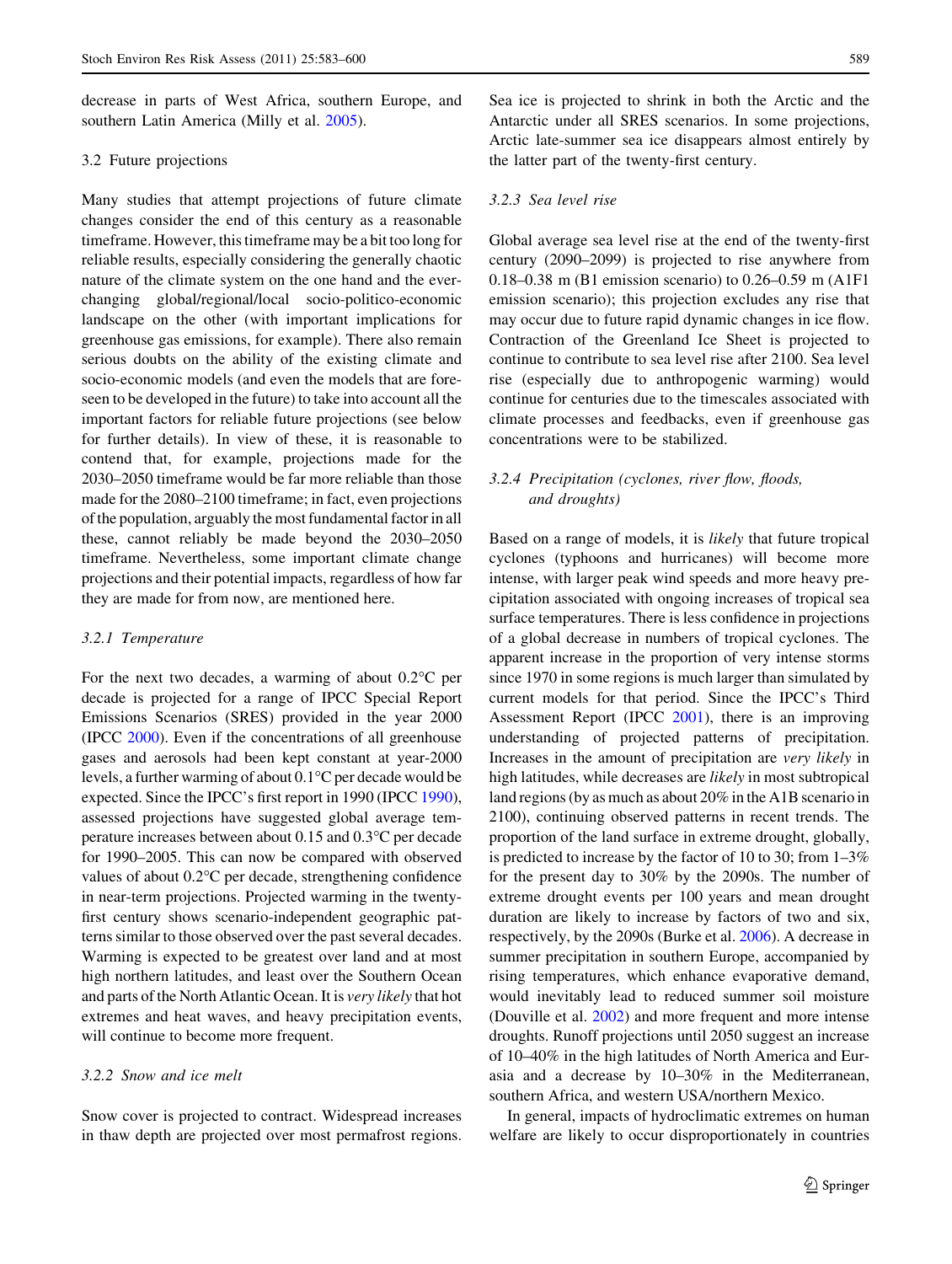<span id="page-7-0"></span>with low adaptation capacity. The flooded area in Bangladesh is projected to increase at least by 23–29% with a global temperature rise of  $2^{\circ}$ C (Mirza [2003](#page-16-0)). Up to 20% of the world's population live in river basins that are likely to be affected by increased flood hazard by the 2080s in the course of global warming (Kleinen and Petschel-Held [2007\)](#page-15-0).

# 4 Climate change impact assessment: biophysical science challenges

The biophysical science-related challenges in the assessment of climate change impacts on water resources are centered around the following steps involved therein: (1) identification of the actual causes of climate change and assessment of their future levels; (2) development of GCMs to incorporate these causes and projections of future climates at larger spatial scales; (3) formulation of downscaling techniques to transform the GCM outputs to regional- and local-scale hydroclimatic variables; (4) hydrologic analysis and predictions at regional and local scales; and (5) estimation of uncertainties in all of these. A general structure of these steps is shown in Fig. 1. A more detailed account of these steps is presented next.

4.1 Identification of causes and assessment of future levels

As mentioned earlier, studies over the last two decades or so have provided a good amount of evidence and high level of confidence as to the role of human activities during the last century, mainly through increases in the atmospheric concentration of trace gases, as the most likely causes of global climate change (or at least they have exacerbated the change). This is now a generally accepted view, at least by a majority of climate scientists. Nevertheless, debates and discussions on this issue are still continuing, and there certainly are critics. To be fair, the critics may also have a point, since important questions still remain on the 'extent of influence' of greenhouse gases on climate change and also on their future levels. These questions cannot be answered with any degree of certainty, especially since their answers mainly lie in the future.

It may be true that observations of recent increases in global average air and ocean temperatures, widespread melting of snow and ice, and rising global average sea level provide some indications of climate change. At the same time, however, it may also be far too early to adequately comprehend on the extent of influence of change, especially considering the fact that a century is a 'negligible period' in the Earth system's history and the associated climate phenomena; in fact, as mentioned above, this 'negligible period' is used as a basis to argue in favor of our 'exorbitant contributions' to atmospheric concentration of trace gases within just a century and, thus, to climate change. The point is: could the recent change in climate be just a 'blip' in the natural climate cycle? Similarly, while the various 'emission scenarios' assumed are reasonable under certain situations, the future levels of atmospheric concentration of trace gases depend on numerous factors (some may not even be foreseen today or in the near future) that interact in a multitude of ways in a complex web of social, political, economic, and environmental settings. Therefore, the question 'how reliable are they?' is inevitable.

The importance of this kind of questions and criticisms may easily be realized from the fundamental assumptions,

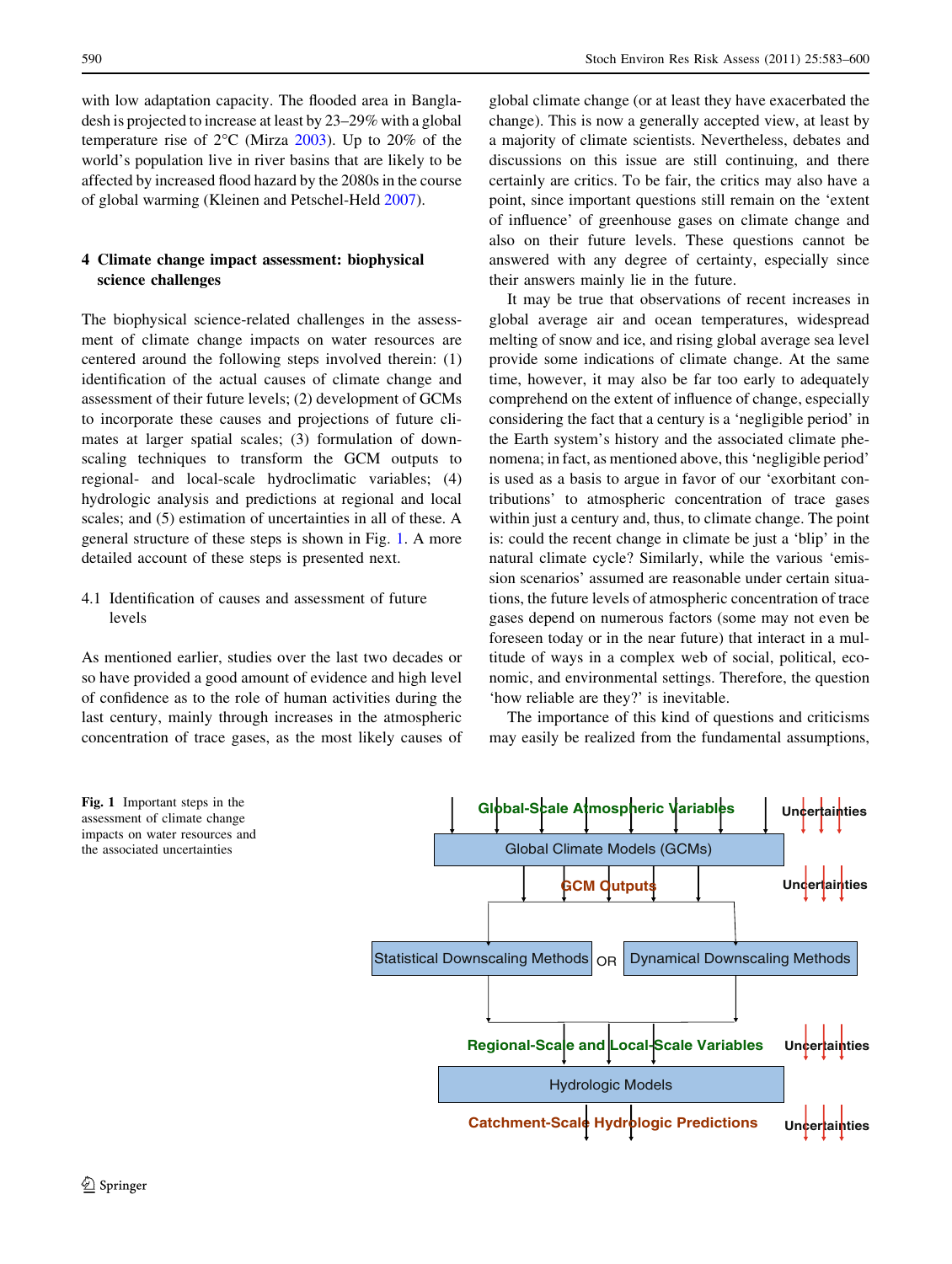uncertainties, and limitations that inherently exist in our models and projections. For instance, studies on climate change impact assessment generally consider the population projections and, thus, the emission scenarios provided by the SRES (IPCC [2000](#page-15-0)). However, such projections may be outdated and not be appropriate anymore, since population projections that are made now are generally lower than those provided by the SRES; one reason for this is new data indicating that birth rates in many parts of the world have fallen sharply. In fact, these new population projections have thus far not been implemented in many of the new emission scenarios in the literature. The studies that have incorporated them, however, result in more or less the same overall emission levels, due to changes in other driving forces, such as economic growth (IPCC [2007c](#page-15-0)), again a factor that may not have been foreseen earlier. Further, virtually all emission scenarios assume that technological and structural changes occur during this century, leading to relative reduction of emissions compared with the hypothetical case of attempting to 'keep' the emission intensities of GDP (Gross Domestic Product) and economic structures the same as today. How far such an assumption would continue to hold true is something to ponder. Finally, one may ask (perhaps sarcastically): if the climate change problem and its impacts are as serious as they are made out to be (with potentially tens or hundreds of millions of deaths), do these emission scenarios take into consideration also the number of people that will potentially be 'killed by climate change' in the next 40 years (or 90 years) in the population projection and thus emission level determination for 2050 (or 2100)? And, even if they do, how reliable are they?

Although the above questions have important implications for climate change research, it must also be noted that some of these are not even within the realm of climate scientists (let alone that of water researchers/managers); in fact, many of these have deep roots in our socio-politicoeconomic settings. This situation makes the task of water researchers/managers to deal with the potential impacts of climate change even far more complicated and challenging.

# 4.2 Global climate models and future climate projections

With the identification of relevant factors influencing the climate and also the appropriate emission scenario (A1, A2, B1, B2, and their sub-sets), GCMs can be used to make future climate projections. Climate models are simply mathematical representations of the climate system, expressed as computer codes and run on powerful computers. There is considerable confidence that climate models provide credible quantitative estimates of future climate change, particularly at continental scales and above (IPCC

[2007a\)](#page-15-0). This confidence comes from the foundation of the models in accepted physical principles and from their ability to reproduce observed features of current climate and past climate changes. Experience with climate models indicates that they have consistently provided a robust and unambiguous picture of significant climate changes, including warming in response to increasing greenhouse gases.

Despite the confidence they offer, climate models also show significant errors. While these errors are generally greater at smaller scales, important large-scale problems also exist; for instance, deficiencies remain in the simulation of tropical precipitation, the El Niño-Southern Oscillation (ENSO), and the Madden-Julian Oscillation (an observed variation in tropical winds and rainfall with a timescale of 30 to 90 days). The fundamental reason for these errors is concerned with our inability to explicitly represent, in these models, the many important small-scale processes, which thus must be included only in approximate form as they interact with large-scale features. While this is partly due to limitations in computing power (notwithstanding our increasing realization that additional computer power cannot solve all the problems), our lack of scientific understanding and/or lack of detailed observations of some physical processes also contributes to this. As a result, significant uncertainties are associated with, for example, the representation of clouds and in the resulting cloud responses to climate change.

There exist numerous GCMs. Some popular ones are: HadCM3 (Hadley Center Coupled Model, Version 3), BCCR-BCM2.0 (Bjerknes Center for Climate Research-Bergen Climate Model, Version 2), CCCma CGCM2 (Canadian Center for Climate Modeling and Analysis Coupled Global Climate Model), CSIROMk3.5 (Commonwealth Scientific and Industrial Research Organization, Australia Mark3.0), ECHAM5 (Max Planck Institute of Meteorology Model, Version 5), GFDL CM2.0 (Geophysical Fluid Dynamics Laboratory Climate Model, Version 2), NCAR-CCSM (National Center for Atmospheric Research Community Climate System Model), and CCSR/NIES (University of Tokyo, Center for Climate System Research/National Institute for Environmental Studies). Each of these models has its own advantages and limitations and may also give importance to specific regions, climate processes, and associated factors. Therefore, selection of the best model among these continues to be a challenge, and what factors should be considered in the selection also remains a question. In fact, an even more fundamental question to ask is: whether such a selection is possible at all? Further, regardless of the GCM, confidence in estimates is low for precipitation when compared to some other climate variables (e.g. temperature), not to mention precipitation is only a secondary output from GCMs. This is a particularly disheartening observation in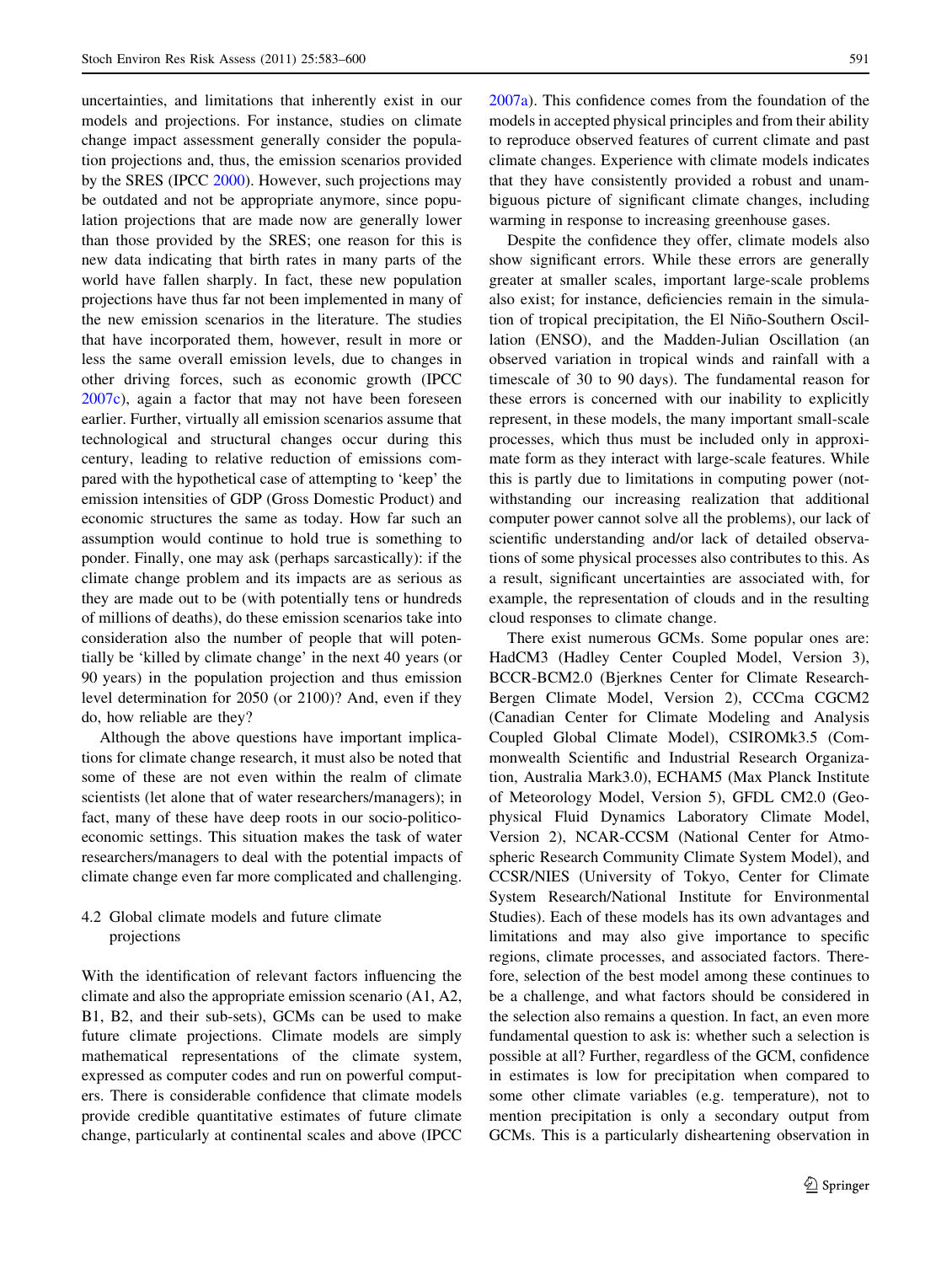the specific context of water resources, since precipitation is the primary input for water resource studies.

Another important thing to note is that almost all of the processes in the hydroclimate system and their interactions are inherently nonlinear and also often chaotic in their dynamics (e.g. Lorenz [1963](#page-15-0); Tsonis and Elsner [1988](#page-16-0); Elsner and Tsonis [1993;](#page-15-0) Abarbanel and Lall [1996;](#page-14-0) see also Sivakumar ([2000,](#page-16-0) [2004a,](#page-16-0) [2009](#page-16-0)) for extensive reviews on nonlinear and chaotic dynamic behaviors in hydroclimate). It is possible, therefore, that exclusion of even a single relevant factor (however small its influence is believed to be) or observational errors (however small they appear to be) can significantly affect the workings and outcomes of these models. Considering our limited understanding of the climate system and also our inability to make accurate observations, this problem could turn out be far more significant than one might tend to believe.

### 4.3 Transformation of large-scale GCM outputs to smaller-scale climate variables

Since GCMs produce outputs at much larger spatial scales than those required for regional- or catchment-scale hydrologic and water resource analysis, transformation of data between these scales (i.e. downscaling) becomes essential. Indeed, downscaling of GCM outputs has, in recent years, become one of the most important research topics in hydrology and water resource studies. Such research has, consequently, resulted in the development of numerous techniques and their applications (Hewitson and Crane [1996](#page-15-0); Wilby [1998](#page-16-0); Wilby et al. [1998](#page-16-0); Charles et al. [1999;](#page-14-0) Huth [1999;](#page-15-0) Zorita and von Storch [1999;](#page-17-0) Bergstrom et al. [2001](#page-14-0); Prudhomme et al. [2002;](#page-16-0) Wood et al. [2004](#page-17-0); Bardossy et al. [2005;](#page-14-0) Bürger and Chen [2005](#page-14-0); Coulibaly et al. [2005](#page-16-0); Gangopadhyay et al. [2005;](#page-15-0) Salathé 2005; Dibike and Coulibaly [2006](#page-14-0)).

With the exception of a few (perhaps those based on, for example, neural networks and genetic programming), these downscaling techniques may be grouped under two broad categories: (1) Statistical downscaling—this approach uses an equation to represent the relationship between smallscale phenomena and the large-scale model behavior, which may be obtained from change factors, regression models, weather typing schemes, and weather generators (e.g. Wilby [1998;](#page-16-0) Zorita and von Storch [1999](#page-17-0); Hanssen-Bauer et al. [2005](#page-15-0); Diaz-Nieto and Wilby [2005;](#page-14-0) Gangopadhyay et al. [2005\)](#page-15-0); and (2) Dynamical downscaling—in this approach, a high-resolution climate model is embedded within a GCM, in the form of a regional climate model (RCM) or a limited area model (LAM) (e.g. Arnell et al. [2003;](#page-14-0) Frei et al. [2003,](#page-15-0) [2006;](#page-15-0) Leung et al. [2003,](#page-15-0) [2004](#page-15-0); Hagemann et al. [2004\)](#page-15-0). Many studies have also presented comparison of statistical and downscaling techniques as

well as comparison of different methods within each of these techniques (e.g. Wilby et al. [1998;](#page-16-0) Murphy [1999,](#page-16-0) [2000](#page-16-0); Benestad [2001](#page-14-0); Busuioc et al. [2001](#page-14-0); Salathe´ [2003](#page-16-0); Hagemann et al. [2004](#page-15-0); Diaz-Nieto and Wilby [2005](#page-14-0); Hanssen-Bauer et al. [2005](#page-15-0); Maurer and Hidalgo [2008](#page-15-0)). Extensive details on these techniques and their advantages and disadvantages are already available in the literature (e.g. Wilby and Wigley [1997;](#page-16-0) Xu [1999;](#page-17-0) Fowler et al. [2007\)](#page-15-0) and, therefore, are not reported herein.

As the outcomes of the above studies indicate, either of these two techniques can provide reasonable downscaled simulations, but the accuracy achieved depends strongly on the quality of the GCM simulations used as well as the nature of the transformation function adopted. Nevertheless, an alternative technique that overcomes the inherent limitations of these techniques is required if more reliable and realistic downscaled data are preferred. One possible means to achieve this is by coupling the two techniques. A preliminary effort to this end was made by Fuentes and Heimann [\(2000](#page-15-0)), who proposed a statistical–dynamical technique that combines weather classification with RCM simulations. The results are encouraging, but much more work needs to be done to further improve this technique. Despite all these advances, a technique that can explicitly take into account and adequately represent the inherent nonlinear, and particular chaotic, dynamic nature of the climate system and the associated processes seems to be missing. To this end, application of a chaotic dynamic-based approach, perhaps along the lines of the one proposed by Sivakumar et al.  $(2001)$  $(2001)$  but in a spatial sense, and its extensions for downscaling GCM outputs could be worth an attempt.

Another important limitation with the current state of GCMs, especially when it comes to downscaling for water resources applications, is that precipitation is only a secondary output from GCMs but is the primary input for hydrologic models, as mentioned earlier. This situation also necessitates identification of primary GCM outputs that are reliable as the basis of ascertaining catchment-scale rainfall. Such identification, however, is often a challenging task.

## 4.4 Hydrologic analysis and prediction at catchment scales

Despite the significant advances we have made during the last century, our ability to model hydrologic systems and forecast hydrologic processes is still far from adequate. An important (and, as it has turned out, also inevitable) outcome of our technological and methodological developments is the highly complex rainfall-runoff and other hydrologic models. It is true that additional model complexity oftentimes helps towards a better understanding of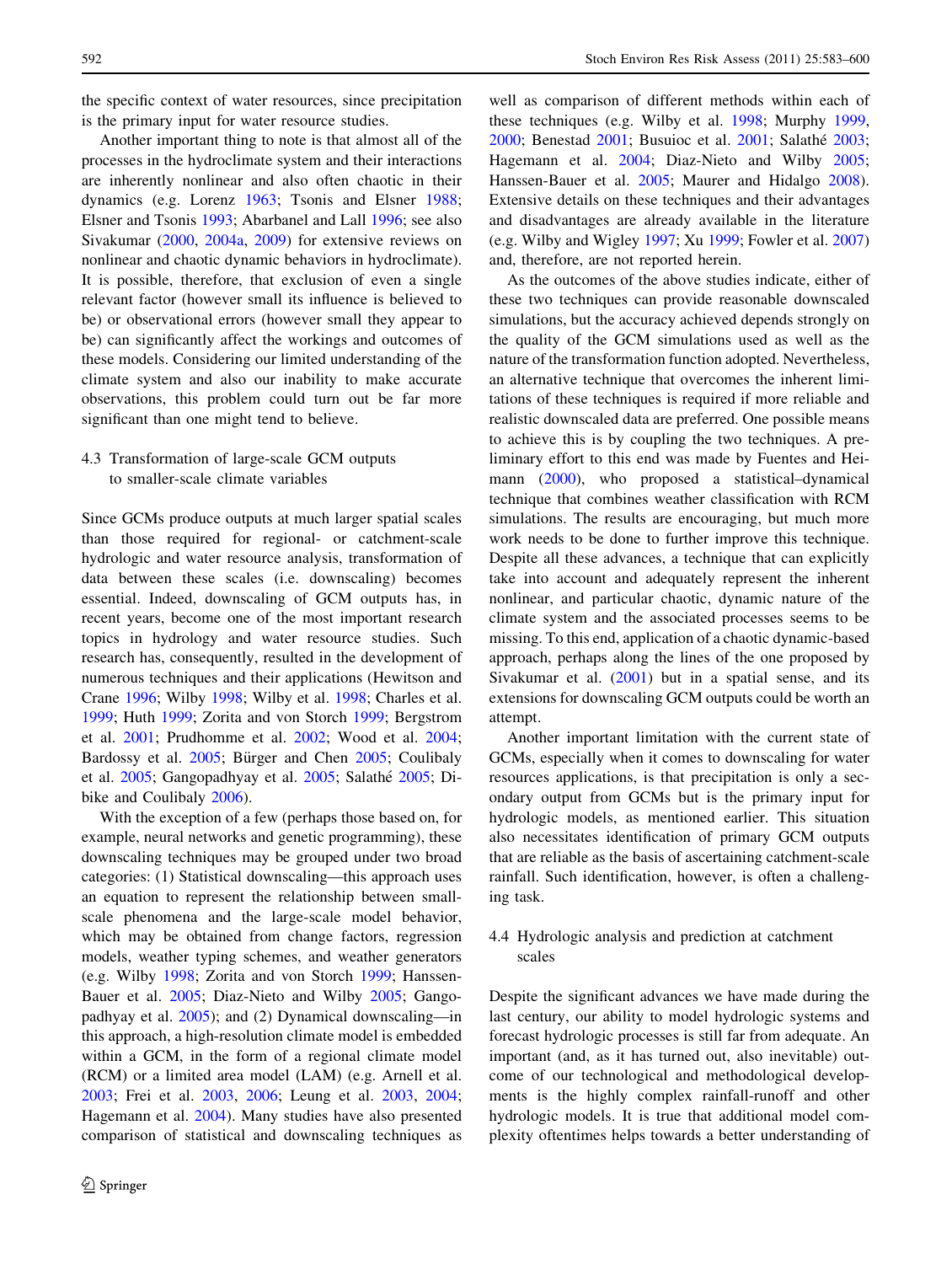<span id="page-10-0"></span>hydrologic systems and processes. Unfortunately, however, 'more is better' is not always true, and many studies have discussed the positives and negatives of more complex models (e.g. Jakeman and Hornberger [1993](#page-15-0); Young et al. [1996;](#page-17-0) Grayson and Blöschl [2000](#page-15-0); Perrin et al. [2001](#page-16-0); Beven [2002;](#page-14-0) Young and Parkinson [2002](#page-17-0); Sivakumar [2004b,](#page-16-0) [2008a](#page-16-0), [c](#page-16-0)). Common sense and experience clearly indicate that complex models bring with them many additional difficulties to the modeling endeavor. These include estimation of more parameters and requirements of additional data (not to mention the time and computational resources), which, in turn, oftentimes give rise to additional uncertainty in the model outcomes.

The uncertainty problem may become a particularly serious one as far as future rainfall inputs are concerned, since there are already many unknowns and uncertainties in downscaling of coarse-scale GCM outputs to catchmentscale rainfall data, as explained earlier. Parameter estimation and uncertainty in hydrologic models have been hot topics in recent years, extensive details of which are already available in the literature (e.g. Sorooshian and Gupta [1983](#page-16-0); Beven and Binley [1992;](#page-14-0) Duan et al. [1992,](#page-15-0) [2002](#page-15-0); Beven [1993,](#page-14-0) [2002,](#page-14-0) [2006](#page-14-0); Kavetski et al. [2002;](#page-15-0) Vrugt et al. [2002,](#page-16-0) [2009;](#page-16-0) Beven and Young [2003](#page-14-0); Gupta et al. [1998,](#page-15-0) [2003](#page-15-0); Sivakumar [2008b\)](#page-16-0). Furthermore, almost all the hydrologic models in existence require adequate calibration with data for the region of interest, but this can become a serious problem in the face of climate change, since we may not have representative and good quality data for calibration. There are also many regions around the world where the catchments are still 'ungaged' (especially in terms of streamflow). Predictions in ungaged basins (PUB) is currently an important area of research in hydrology (e.g. Sivapalan et al. [2003](#page-16-0)), and several ideas, including regionalization and classification of catchments, are being proposed for dealing with ungaged basins and also for a general modeling framework in hydrology (e.g. McDonnell and Woods [2004](#page-15-0); Sivakumar et al. [2007](#page-16-0); Wagener et al. [2007](#page-16-0)).

One particularly important problem that we continue to have in hydrology and water resources (and also in other fields) is our inability to model and forecast the extreme events, such as floods and droughts. This problem will have enormous implications in the future in the face of climate change, since extreme events are anticipated to happen not only more frequently but also with much greater magnitudes. What additional hydrologic factors will come into play as a result of climate change? What kind of data/ parameters will be needed to represent them? How will they be incorporated in hydrologic models? How much more complex will the models be then? What will be the level of uncertainty in the outcomes? These are extremely relevant questions to ask, but the answers are not at all clear. In fact, we do not seem to have even seriously considered asking these fundamental questions in the first place, especially in a coherent manner that is required to find the right answers (e.g. Kirchner [2006](#page-15-0); Sivakumar [2008a\)](#page-16-0).

### 4.5 Estimation of uncertainties

The above observations clearly indicate the existence of far too many uncertainties in the assessment of climate change impacts on water resources planning and management. As shown in Fig. [1](#page-7-0), these uncertainties arise in each and every step of the ladder, starting from the identification of actual causes of climate change, to future emission scenarios, to future climate projections at large scales, to downscaling, and finally to hydrologic analysis and predictions at catchment scales. Still further uncertainties may arise during the disaggregation procedure often required to obtain rainfall data at high temporal resolutions (e.g. hourly) from the commonly available and more reliable monthly or daily data derived from the downscaling step, especially for flood forecasting purposes. Further, hydrologic models that are used for representing the rainfall-runoff process have their own uncertainties too. These uncertainties are of various types and their levels are also often different, depending upon our knowledge of the system (or sub-system), the model, data, and computational resources.

It is impossible to account for all these uncertainties, because some (or all) are either not known or not welldefined or not supported adequately by the data. There is an extensive amount of literature on this aspect; for example, Konikow and Bredehoeft [\(1992](#page-15-0)) argue that the existing quantity/quality of data are not sufficient for calibration of groundwater models, and Sivakumar ([2008b\)](#page-16-0) discusses the difficulties in estimating the uncertainty in hydrologic models with particular reference to our lack of knowledge on the 'unpredictability of Nature.' Even if the specific uncertainties involved at each of the above steps are known, there is no guarantee that we can know the overall uncertainty at the end. This is because, the uncertainties (e.g. errors) propagate in a nonlinear manner (often in unknown ways) as we move from one step to another. Looking at the difficulties we are already having in the uncertainty estimation in the existing hydrologic models, one can only surmise that the future, with even more uncertainties in the face of climate change, will bring far more difficulties in this aspect.

## 5 Climate change impact assessment: human science challenges

While the biophysical science challenges themselves are complicated enough, the human science challenges are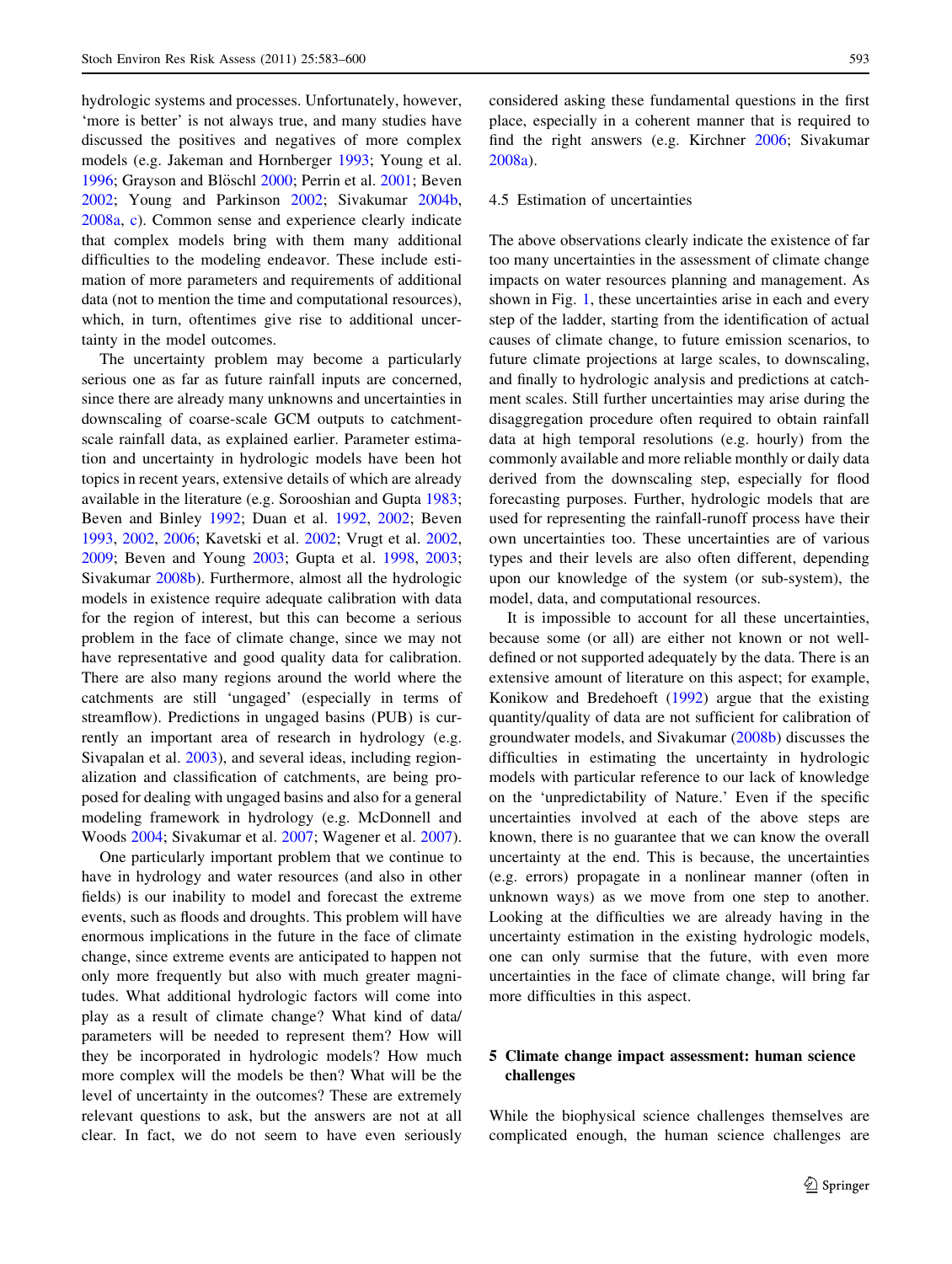even more complicated. The human science challenges have many different facets, such as social, political, economic, and environmental, that often act in complex and interconnected ways. In each of these facets, the challenges are concerned with the development and implementation of appropriate strategies for awareness, preparedness, adaptation, and mitigation of climate change and its impacts on water resources, among others. There are also important challenges in communicating our scientific endeavors and findings to the other stakeholders in the climate-water science. Figure 2 presents some of these components and their interconnections, which are discussed next.

### 5.1 Social challenges

From the beginning of human civilization, we have established various traditions and practices around the world, depending upon the region, culture, race, religion, and many other factors. Although some universal laws, moral codes, and practices have been developed over the last few centuries, strong traditional beliefs, values, and practices (oftentimes in contradiction to the universal ones) still exist around the world. It is particularly in this context that the enormity of the social challenges may be realized. Looking at the future projections of the impacts of climate change on water resources, it seems that significant changes to our water uses (e.g. agriculture) and thus to our lifestyles will be required. These changes are pertinent both to the developed countries and to the developing countries, although likely in different ways and magnitudes. How far are our communities around the world willing to compromise and sacrifice for the good of the overall global community and environment is a vital question. The essential first step in dealing with these challenges is to bring sufficient awareness of the climate change problem to the communities and encourage their participation in formulating appropriate adaptation and

mitigation strategies. This, however, is a formidable task, which we have not started to address in any adequate measure yet. A particularly important area of concern in dealing with social (as well as other) challenges is transboundary waters, especially those shared by countries with very different traditions and cultural practices. Planning and management of transboundary waters is already a very difficult task, especially during periods of floods and droughts. Since climate change is anticipated to bring more floods and droughts, the task will be far more challenging.

### 5.2 Political challenges

Since people's perceptions and opinions (must) play vital roles in the establishment and functioning of governments (especially democratically elected ones), the political facet of the climate change problem cannot be separated from the social one. At the same time, it is also possible that some governments may act in their own ways without any serious consideration to the public perceptions and opinions (as is the case often with non-democratically (s)elected ones). Either of these situations can be good or bad, depending upon the public opinions and the governments. For example, if both the public and the government are in favor of or against taking appropriate measures for dealing with climate change impacts, then there are no political complications; however, enormous complications may arise when one of these is for and the other is against. The difficulties faced over the past few years in the ratification of the Kyoto Protocol reveal some ugly sides of these complications that have arisen in many individual countries and thus at the global level. For example, Australia had long refused to ratify the Kyoto Protocol under the previous Liberal Coalition Government (despite the people's generally good support for ratification), but then changed stance and ratified the same after the election of the Labor Government in the



Fig. 2 Components of human science challenges in the assessment of climate change impacts on water resources and their interconnections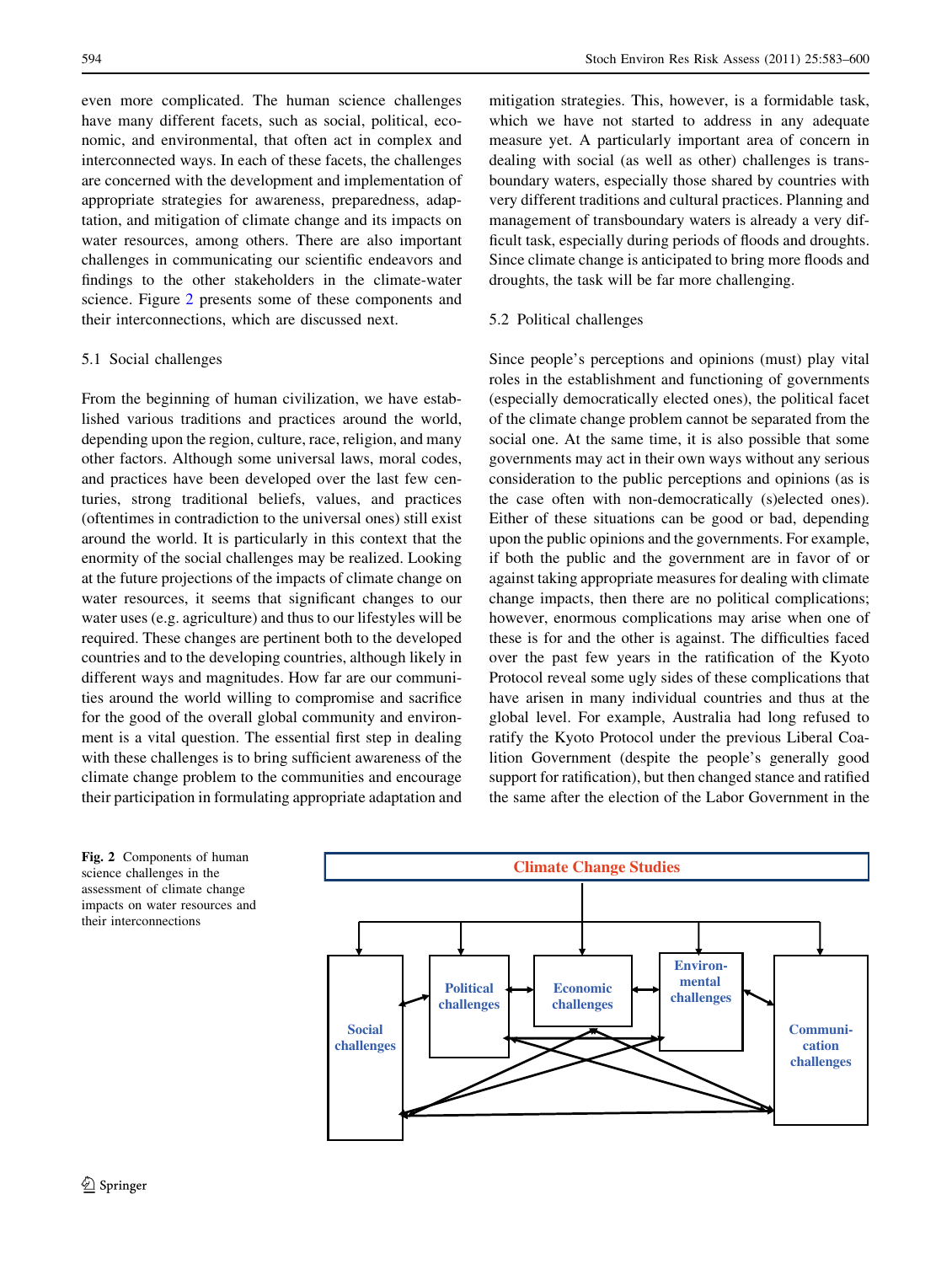year 2007. The fact that the United States, the most powerful country in the world (both economically and militarily), has not yet ratified the Kyoto Protocol should provide a clear indication of the enormous political challenges in dealing with the climate change impacts on water resources; the United States is one of the major emitters of greenhouse gases, and indeed the largest per capita emitter. In the specific context of water resources, the climate change problem, with anticipated increases in floods and droughts, will bring far more complications to the already complex transboundary water management issues. The politics of transboundary waters and other water issues (hydropolitics) has already been extensively discussed in the literature (e.g. Ohlsson [1995](#page-16-0); Elhance [1999;](#page-15-0) Turton and Henwood [2002\)](#page-16-0) and, therefore, details are not reported herein.

#### 5.3 Economic challenges

In a similar vein, the economic facet of the climate change impacts on water resources cannot be separated from the social and political facets. Addressing the climate change issues, starting from bringing awareness to the society to the development of adaptation and mitigation strategies and finally to their implementation, has enormous economic implications for individuals and governments. For example, the development of new technologies for water saving in the agricultural sector could result in massive costs, especially when they are to be implemented in large countries that are dominated by generally remote rural areas, such as in India and China (and more so when the necessary technologies/equipments are to be imported and transported). Similarly, efforts to mitigate the impacts of abnormal floods that are anticipated due to climate change will likely require enormous structural measures (e.g. flood control dams), which will also incur huge costs. On a broader spectrum of the climate change problem, reduction of greenhouse gases, for example, most likely necessitates invention of new technologies and/or modification of existing ones, which will require huge economic investment for technology research and development as well as for their construction and maintenance. In this respect, obviously, the developing and under-developed countries are at a major disadvantage. This explains why countries like China and India, catering to huge populations, are forcefully arguing their case for their continued large greenhouse gas emissions and for the developed countries to assume major responsibility in reducing their emissions. On the other hand, the abundance of certain resources in some countries may give an extra incentive for continuation of the status quo, rather than developing new technologies that may or may not turn out to be effective and efficient in the long-term; the case of Australia, with vast mining resources, is a good example for this situation. In

view of these, an important question to ask is: to what extent are we (as individuals, communities, and governments) willing to invest and sacrifice in the present time for the potential well-being of the global community in the future, especially considering the uncertainties associated with climate change?

#### 5.4 Environmental challenges

One of the notable developments during the last century is our vastly improved scientific knowledge of the environment and our efforts to save it from potential dangers, both natural and man-made. However, it is the same period that has also witnessed enormous exploitation of the environment for our individual and societal benefits. There is obviously a connection between these two; population explosion and associated factors have played a major role in the latter, which, in turn, has significantly contributed to the former. The climate change problem is an excellent example for this. Therefore, the environmental challenges in dealing with climate change are mainly concerned with the assessment of our technological developments needed to tackle the climate change (i.e. benefits) and the potential negative alterations such developments would likely bring to the environment (i.e. costs). For example, if we prefer the nuclear technology to the coal technology to reduce the carbon emissions to the atmosphere, we should also make sure to completely safeguard the nuclear plants and eliminate all the associated dangers to humans, animals, plants, and the environment. Similarly, if we decide to construct a flood control dam in a specific location, then we should also make sure that there will be no significant ecological and environmental dangers in that location and surrounding areas. Unfortunately, however, reliable assessments of environmental benefits and costs are oftentimes very difficult, especially when we have had no prior experience with the technologies and industries that are under consideration. In fact, we are today dealing with some of the environmental problems most likely due to our earlier inadequate knowledge and failure to make reliable assessments on the environmental benefits and costs of the energy industry, automobile industry, large dams, and so on. The question now is: will we be wiser this time?

### 5.5 Communication challenges

Proper communication of our 'scientific' endeavors and findings to the rest of the society is a key component in dealing with climate change impacts on water resources. The other stakeholders in the climate-water issue include fellow scientists and engineers, water managers, policy makers, economists, industrialists, environmentalists, nongovernmental organizations (NGOs), the media, and the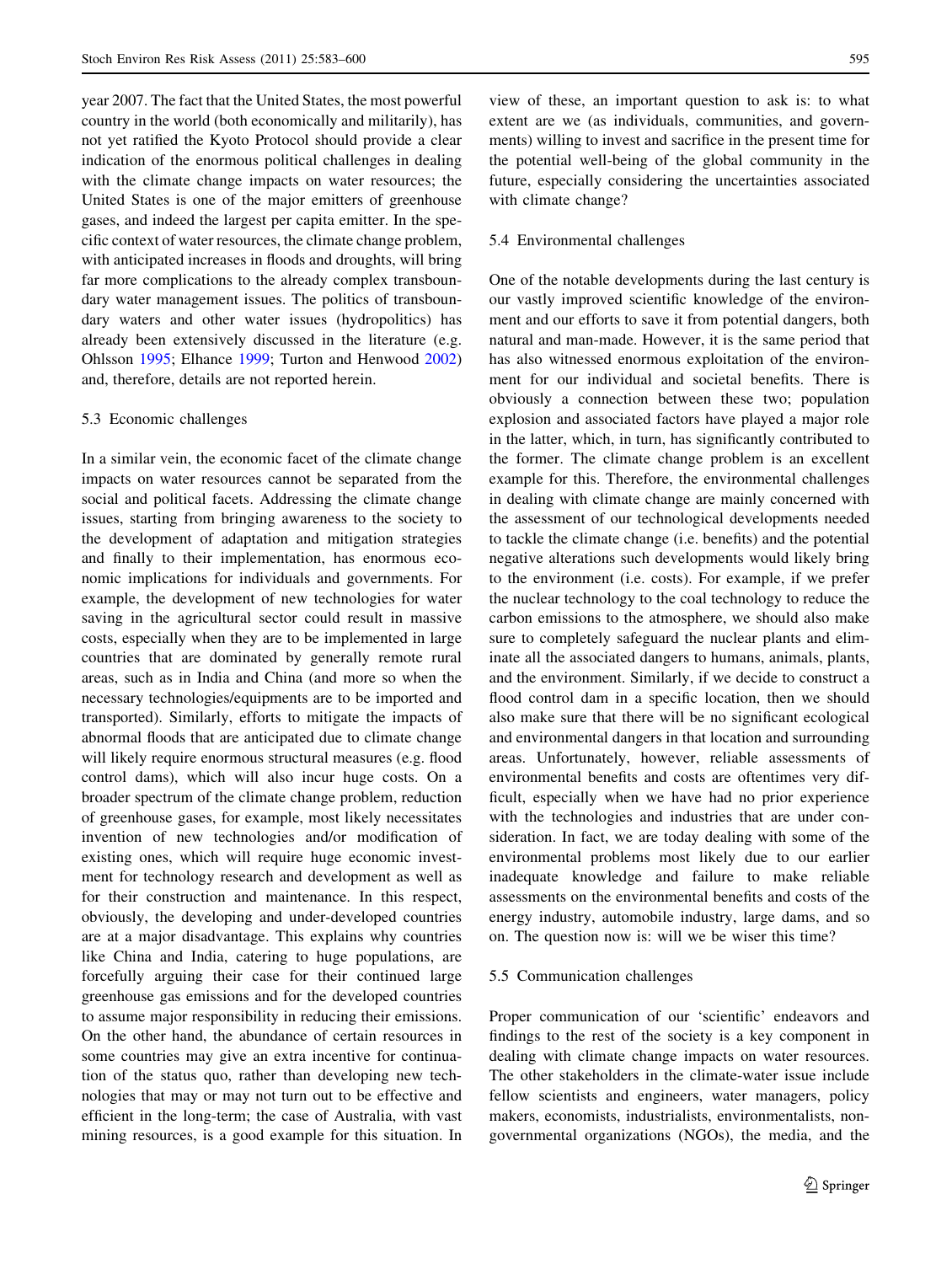<span id="page-13-0"></span>public at large. Figure 3 presents these channels of communication of climate change science (for simplicity, only the channels between the scientific community and the other stakeholders are shown, rather than the entire web of connections among all the stakeholders). These stakeholders are to be 'kept in the loop' of our scientific efforts.

While the desirable 'media' for communication with these stakeholders are visual (television), audio (radio), and print (newspapers and magazines), our focus continues to be on publications in scientific journals and on conferences in 'specialized' topics. A 'balance' between these two (notwithstanding their often contrasting interests and goals) is essential for any hope of proper communication between us and the rest of the society. The only medium where we seem to have relatively succeeded in communicating our climate-water science with the others is the 'internet.' However, how effective even this can be remains a relevant question, since a good majority of the population that will likely be affected by climate change (in developing and under-developed regions) are also the ones that will likely not have this medium, at least in the near future.

On the actual communication itself, we should be able to clarify and translate the true state of the climate-water science, so that the decision makers and the larger public can appropriately interpret the findings and focus the political process on a constructive debate to deal with the climate change impacts on water. Unfortunately, however, our ability to do this continues to be 'poor.' Part of this problem is due to difficulties in 'translating' the somewhat sophisticated mathematics involved in climate-water science to the other stakeholders in a language that they can understand. However, our inclination to 'specialize' in individual mathematical techniques and models, each having its own 'jargon,' also contributes to this problem. In fact, we sometimes have difficulties explaining our (mathematical) sciences even to our fellow scientists/



Fig. 3 Channels of communication of scientific information to the various stakeholders in the assessment of climate change impacts on water resources

engineers. An excellent account of the lack of clarity of terminologies used in hydrologic modeling and possible ways to achieve some general guiding principles is presented in Refsgaard and Henriksen ([2004\)](#page-16-0). It is also relevant to note, at this point, that at the recent IAHS-IAH Meeting in Hyderabad, India, concerns were raised on the lack of a clear definition of an 'ungaged basin,' especially in the context of 'Predictions in Ungaged Basins;' in fact, I had raised such a question at the MODSIM 2005 Conference in Melbourne, Australia, and my guess is that the question may have been raised in many other places as well. Although there has been some progress in addressing these issues, it is also fair to say that we are not even doing nearly enough to change this situation anytime soon [see, for example, Sivakumar ([2008a](#page-16-0)) for some details].

### 6 Closing remarks: need for an integrated approach

Since the challenges in studying the impacts of climate change on our water resources are both biophysical science-related and human science-related in their nature, any hope for advancing our climate-water research endeavors lies in our ability to formulate an approach that addresses such challenges in an integrated manner. Formulation of such an integrated approach, however, is a tremendously difficult task, because of at least two reasons: (1) our biophysical systems as well as our socio-politico-economic settings are inherently highly 'complex' with numerous uncertainties; and (2) there is generally a noticeable 'disconnection' (either intentional or unintentional) between scientists/engineers and the rest of the society.

As for the biophysical science challenges, apart from the pure 'scientific' challenges, such as the ones discussed earlier, difficulties also arise because of the lack of communication and collaboration among the different scientific disciplines involved (e.g. climatology, hydrology, civil and environmental engineering) as well as within a given discipline with different 'specializations' (e.g. surface hydrology, subsurface hydrology, water resource systems). These difficulties can be overcome with only moderate efforts, since we (can) generally understand each other's research activities and 'language' reasonably well enough, despite coming from different scientific/engineering backgrounds and possessing different specializations.

In the human science settings, the difficulties normally arise because of the often different vested interests of each of the stakeholders in the climate-water problem (e.g. policy makers, industrialists, economists, general public). Overcoming these difficulties may oftentimes be a formidable challenge, and it may also seem that our contributions to change this situation are not that significant, especially considering the dominant roles of politics and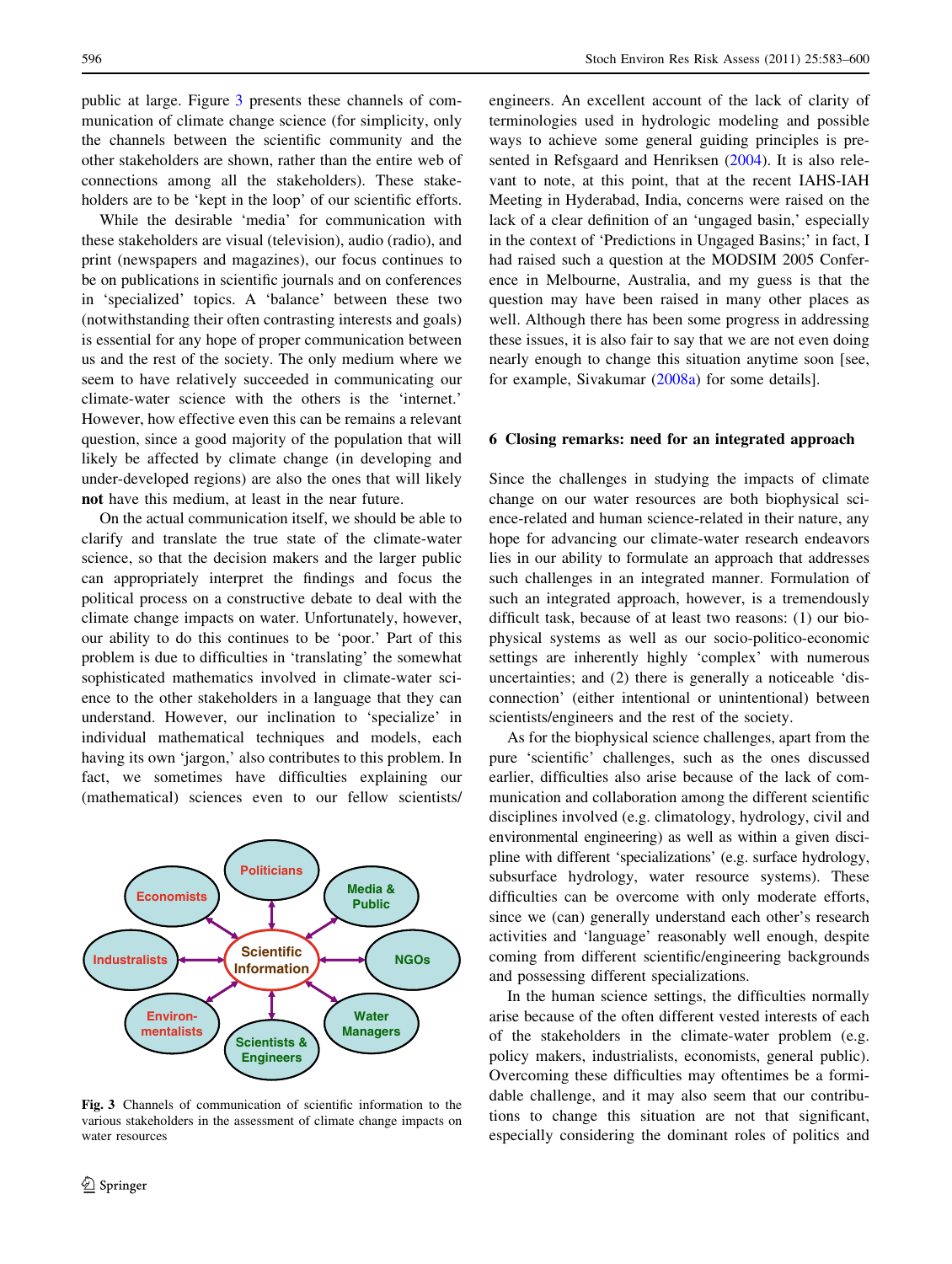<span id="page-14-0"></span>economics. However, we can still play an influencing role, because of our close association with the different stakeholders at various levels. Indeed, the establishment of the IPCC in itself, with scientists and engineers (among others) from many different disciplines coming together and sharing their expertise and experience, is an excellent example for the influencing role we can play in shaping the future course of climate change impact assessment on our water resources (and other areas). It is also appropriate to note, at this point, that discussions among the different stakeholders have and do happen all the time at various levels (e.g. local, provincial, national, international) and on various matters (e.g. environment, health, economy, policy), and there have been numerous great successes too. Therefore, we are not really in a totally new territory by any means. The only thing is that, with climate change, we may potentially be dealing with a far greater problem than what we have had to deal with so far.

Nevertheless, to say that there continues to be a general 'disconnection' between climate-water scientists and the rest of the society is a fair statement. While the different vested interests of some of the stakeholders and their lack of knowledge about our 'biophysical science' certainly contribute to this situation, our lack of ability to 'communicate' our science to the other stakeholders in *their* language is also an important reason. This unfortunate situation may have even been exacerbated because of our focus on publications in 'scientific' journals (which is certainly understandable) rather than on communications aimed at reaching the larger public. This problem can indeed be overcome by making appropriate modifications to our existing 'communication' modes, without significantly compromising our 'scientific' publications; the role of visual and audio media are examples for these. This, however, requires some fundamental changes to the way we conduct and disseminate our climatewater education, research, and practice. Whether or not we are willing to make the necessary sacrifices and compromises to make this happen is an open question. It is my hope that we will make some good progress in this direction in the near future.

Acknowledgments Part of the work leading to this article was carried out while I was visiting Inha University, Korea. Support from the Korea Science and Technology Societies (through the Brainpool fellowship) and Inha University is acknowledged.

#### References

- Abarbanel HDI, Lall U (1996) Nonlinear dynamics of the Great Salt Lake: system identification and prediction. Clim Dyn 12: 287–297
- Arnell NW, Hudson DA, Jones RG (2003) Climate change scenarios from a regional climate model: estimating change in runoff in southern Africa. J Geophys Res 108(D16):4519–4528
- Bardossy A, Bogardi I, Matyasovszky I (2005) Fuzzy rule-based downscaling of precipitation. Theor Appl Climatol 82:119–129
- Barnett T, Hasselmann K, Chelliah M, Delworth T, Hegerl G, Jones P, Rasmusson E, Roeckner E, Ropelewski C, Santer BD, Tett S (1999) Detection and attribution of recent climate change: a status report. Bull Am Meteorol Soc 80:2631–2659
- Barnett T, Malone T, Pennell W, Stammer D, Semtner B, Washington W (2004) The effects of climate change on water resources in the west: introduction and overview. Clim Change 62:1–11
- Benestad RE (2001) A comparison between two empirical downscaling strategies. Int J Climatol 21:1645–1668
- Bergstrom S, Carlsson B, Gardelin M, Lindstrom G, Pettersson A, Rummukainen M (2001) Climate change impacts on run-off in Sweden—assessments by global climate models, dynamical downscaling and hydrological modeling. Clim Res 16:101–112
- Beven KJ (1993) Prophecy, reality and uncertainty in distributed hydrological modelling. Adv Water Resour 16:41–51
- Beven KJ (2002) Uncertainty and the detection of structural change in models of environmental systems. In: Beck MB (ed) Environmental foresight and models: a manifesto. Elsevier, The Netherlands, pp 227–250
- Beven KJ (2006) On undermining the science? Hydrol Processes 20:3141–3146
- Beven KJ, Binley AM (1992) The future of distributed models: model calibration and uncertainty prediction. Hydrol Processes 6: 279–298
- Beven KJ, Young P (2003) Comment on 'Bayesian recursive parameter estimation for hydrologic models' by M. Thiemann, M. Trosset, H. Gupta, and S. Sorooshian. Water Resour Res 39(5). doi:[10.1029/2001WR001183](http://dx.doi.org/10.1029/2001WR001183)
- Bürger G, Chen Y (2005) Regression-based downscaling of spatial variability for hydrologic applications. J Hydrol 311:299–317
- Burke EJ, Brown SJ, Christidis N (2006) Modelling the recent evolution of global drought and projections for the 21st century with the Hadley Centre climate model. J Hydrometeorol 7:1113–1125
- Busuioc A, Chen D, Hellström C (2001) Performance of statistical downscaling models in GCM validation and regional climate change estimates: application for Swedish precipitation. Int J Climatol 21:557–578
- Charles SP, Bates BC, Whetton PH, Hughes JP (1999) Validation of a downscaling model for changed climate conditions in southwestern Australia. Clim Res 12:1–14
- Chiew FHS, McMahon TA (2002) Modeling the impacts of climate change on Australian streamflow. Hydrol Processes 16: 1235–1245
- Christensen NS, Wood AW, Voisin N, Lettenmaier DP, Palmer RN (2004) Effects of climate change on the hydrology and water resources of the Colorado river basin. Clim Change 62: 337–363
- Commission on Sustainable Development (CSD) (1997) Comprehensive assessment of the freshwater resources of the world. Report of the Secretary-General, United Nations Economic and Social Council, New York
- Coulibaly P, Dibike YB, Anctil F (2005) Downscaling precipitation and temperature with temporal neural networks. J Hydrometeor 6:483–496
- de Villiers M (1999) Water wars: is the world's water running out? Weidenfeld & Nicolson Ltd, UK
- Diaz-Nieto J, Wilby RL (2005) A comparison of statistical downscaling and climate change factor methods: impacts on low flows in the River Thames, United Kingdom. Clim Change 69: 245–268
- Dibike YB, Coulibaly P (2006) Temporal neural networks for downscaling climate variability and extremes. Neural Networks 19(2):135–144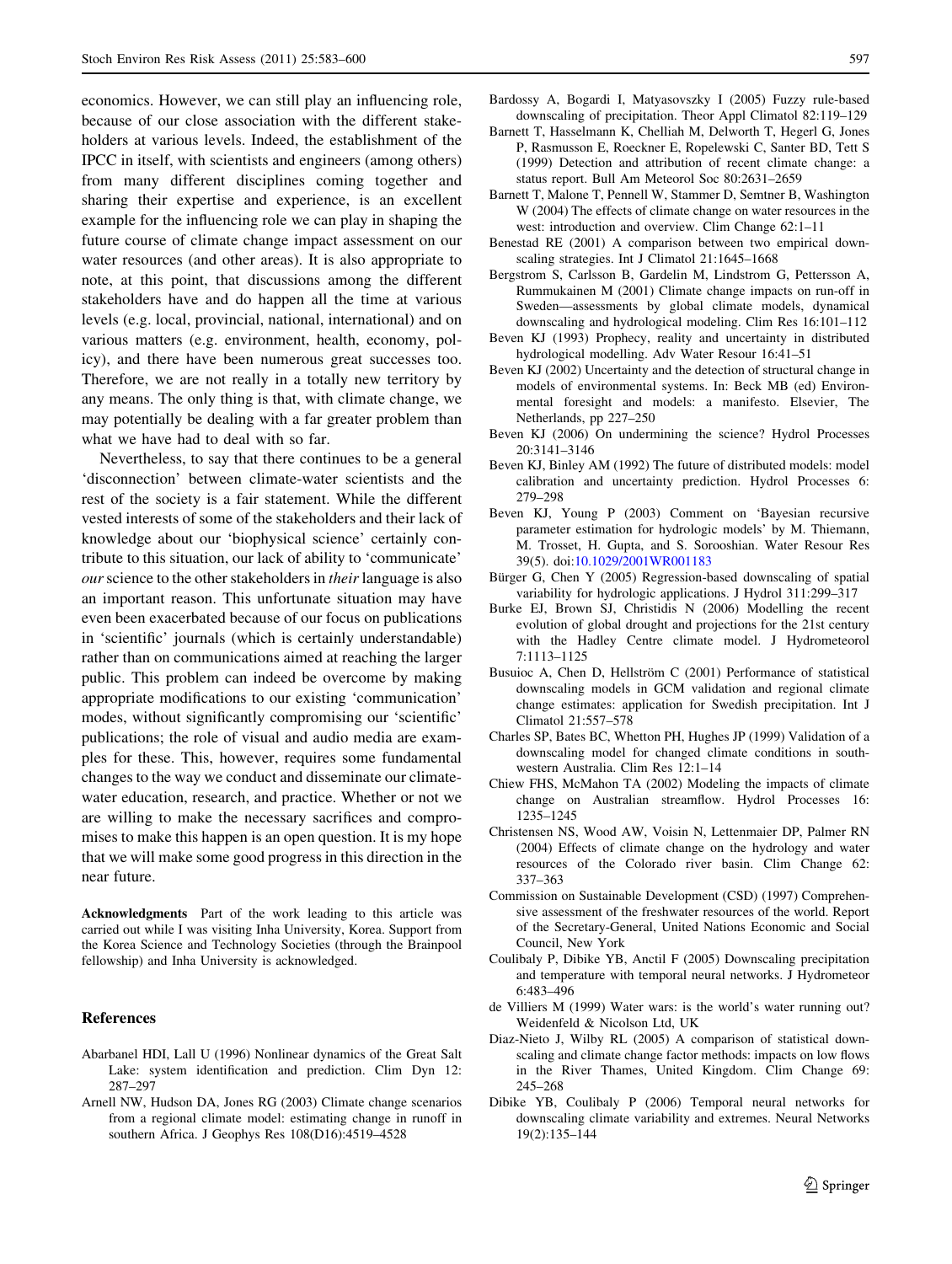- <span id="page-15-0"></span>Douville H, Chauvin F, Planton S, Royer J-F, Salas-Mélia D, Tyteca S (2002) Sensitivity of the hydrological cycle to increasing amounts of greenhouse gases and aerosol. Clim Dyn 20:45–68
- Duan Q, Sorooshian S, Gupta VK (1992) Effective and efficient global optimization for conceptual rainfall-run-off. Water Resour Res 28:1015–1031
- Duan Q, Gupta HV, Sorooshian S, Rousseau AN, Turcotte R (2002) Calibration of watershed models. Water science and application series, vol 6. American Geophysical Union, Washington, pp 1–346
- Elhance AP (1999) Hydropolitics in the third world: conflict and cooperation in international river basins. United States of America Institute of Peace Press, Washington, DC
- Elsner JB, Tsonis AA (1993) Nonlinear dynamics established in the ENSO. Geophys Res Lett 20:213–216
- Fowler HJ, Blenkinsop S, Tebaldi C (2007) Linking climate change modeling to impacts studies: recent advances in downscaling techniques for hydrological modeling. Int J Climatol 27(12): 1547–1578
- Frei C, Christensen JH, Déqué M, Jacob D, Jones RG, Vidale PL (2003) Daily precipitation statistics in regional climate models: evaluation and intercomparison for the European Alps. J Geophys Res 108(D3):4124. doi:[10.1029/2002JD002287](http://dx.doi.org/10.1029/2002JD002287)
- Frei C, Schöll R, Fukutome S, Schmidli J, Vidale PL (2006) Future change of precipitation extremes in Europe: an intercomparison of scenarios from regional climate models. J Geophys Res-Atmos 111:D06105. doi:[10.1029/2005JD005965](http://dx.doi.org/10.1029/2005JD005965)
- Fuentes U, Heimann D (2000) An improved statistical-dynamical downscaling scheme and its application to the Alpine precipitation climatology. Theor Appl Climatol 65:119–135
- Gangopadhyay S, Clark M, Rajagopalan B (2005) Statistical downscaling using K-nearest neighbors. Water Resour Res 41:W02024. doi[:10.1029/2004WR003444](http://dx.doi.org/10.1029/2004WR003444)
- Gleick PH (1993) Water in the 21st century. In: Gleick PH (ed) Water in crisis: a guide to the world's fresh water resources. Oxford University Press, Oxford, pp 105–113
- Grayson RB, Blöschl G (2000) Spatial patterns in catchment hydrology: observations and modelling. Cambridge University Press, Cambridge
- Gupta HV, Sorooshian S, Yapo PO (1998) Towards improved calibration of hydrologic models: multiple and incommensurable measures of information. Water Resour Res 34:751–763
- Gupta HV, Thiemann M, Trosset M, Sorooshian S (2003) Reply to comment by K. Beven and P. Young on 'Bayesian recursive parameter estimation for hydrologic models.' Water Resour Res 39(5). doi:[10.1029/2002WR001405](http://dx.doi.org/10.1029/2002WR001405)
- Hagemann S, Machenhauer B, Jones R, Christensen OB, Déqué M, Jacob D, Vidale PL (2004) Evaluation of water and energy budgets in regional climate models applied over Europe. Clim Dyn 23:547–567
- Hanssen-Bauer I, Achberger C, Benestad RE, Chen D, Forland EJ (2005) Statistical downscaling of climate scenarios over Scandinavia. Clim Res 29:255–268
- Hasselmann K (1997) Multi-pattern fingerprint method for detection and attribution of climate change. Clim Dyn 13:601–612
- Hegerl GC, von Storch H, Hasselmann K, Santer BD, Cubasch U, Jones PD (1996) Detecting greenhouse-gas-induced climate change with an optimal fingerprint method. J Clim 9:2281–2306
- Hegerl GC, Hasselmann K, Cubasch U, Mitchell JFB, Roeckner E, Voss R, Waszkewitz J (1997) Multi-fingerprint detection and attribution analysis of greenhouse gas, greenhouse gas-plus aerosol and solar forced climate change. Clim Dyn 13:613–634
- Hewitson BC, Crane RG (1996) Climate downscaling: techniques and application. Clim Res 7:85–95
- Huth R (1999) Statistical downscaling in central Europe: evaluation of methods and potential predictors. Clim Res 13:91–101
- $\textcircled{2}$  Springer
- IPCC (1990) Climate change: the IPCC scientific assessment. In: Houghton JT, Jenkins GJ, Ephraums JJ (eds) Cambridge University Press, Cambridge
- IPCC (2000) Emissions scenarios. In: Nakicenovic N, Swart R (eds) Special Report of the Intergovernmental Panel on Climate Change (IPCC). Cambridge University Press, Cambridge, 570 pp
- IPCC (2001) Climate change 2001: the scientific basis. In: Houghton JT et al (eds) Contribution of working group I to the third assessment report of the intergovernmental panel on climate change. Cambridge University Press, Cambridge
- IPCC (2007a) Climate change 2007: the physical science basis. In: Solomon S, Qin D, Manning M, Chen Z, Marquis M, Averyt, KB, Tignor M, Miller HL (eds) Contribution of working group I to the fourth assessment report of the intergovernmental panel on climate change. Cambridge University Press, Cambridge
- IPCC (2007b) Climate change 2007: impacts, adaptation and vulnerability. In: Parry ML, Canziani OF, Palutikof JP, van der Linden PJ, Hanson CE (eds) Contribution of working group II to the fourth assessment report of the intergovernmental panel on climate change. Cambridge University Press, Cambridge
- IPCC (2007c) Climate change 2007: mitigation of climate change. In: Metz B, Davidson OR, Bosch PR, Dave R, Meyer LA (eds) Contribution of working group III to the fourth assessment report of the intergovernmental panel on climate change. Cambridge University Press, Cambridge
- Jakeman AJ, Hornberger GM (1993) How much complexity is warranted in a rainfall-runoff model? Water Resour Res 29(8):2637–2650
- Kavetski D, Franks SW, Kuczera G (2002) Confronting input uncertainty in environmental modelling. In: Duan Q, Gupta HV, Sorooshian S, Rousseau AN, Turcotte R (eds) Calibration of watershed models. AGU Books, Washington, pp 49–68
- Keller CF (2008) Global warming: a review of this mostly settled issue. Stoch Environ Res Risk Assess 23:643–676. doi: [10.1007/s00477-088-0253-3](http://dx.doi.org/10.1007/s00477-088-0253-3)
- Kilsby CG, Tellier SS, Fowler HJ, Howels TR (2007) Hydrological impacts of climate change on the Tejo and Guadiana rivers. Hydrol Earth Syst Sci 11(3):1175–1189
- Kirchner JW (2006) Getting the right answers for the right reasons: Linking measurements, analyses, and models to advance the science of hydrology. Water Resour Res 42:W03S04. doi: [10.1029/2005WR004362](http://dx.doi.org/10.1029/2005WR004362)
- Kleinen T, Petschel-Held G (2007) Integrated assessment of changes in flooding probabilities due to climate change. Clim Change 81(3-4):283–312. doi:[10.1007/s10584-006-9159-6](http://dx.doi.org/10.1007/s10584-006-9159-6)
- Konikow LF, Bredehoeft JD (1992) Groundwater models cannot be validated? Adv Water Resour 15:75–83
- Leung LR, Qian Y, Bian X, Hunt A (2003) Hydroclimate of the western United States based on observations and regional climate simulation of 1981–2000. Part II: mesoscale ENSO anomalies. J Clim 16:1912–1928
- Leung LR, Qian Y, Bian X, Washington WM, Han J, Roads JO (2004) Mid-century ensemble regional climate change scenarios for the Western United States. Clim Change 62:75–113
- Levitus S, Antonov JI, Wang J, Delworth TL, Dixon KW, Broccoli AJ (2001) Anthropogenic warming of Earth's climate system. Science 292:267–270
- Lorenz EN (1963) Deterministic nonperiodic flow. J Atmos Sci 20:130–141
- Maurer EP, Hidalgo HG (2008) Utility of daily vs monthly large-scale climate data: an intercomparison of two statistical downscaling approaches. Hydrol Earth Syst Sci 12:551–563
- McDonnell JJ, Woods RA (2004) On the need for catchment classification. J Hydrol 299:2–3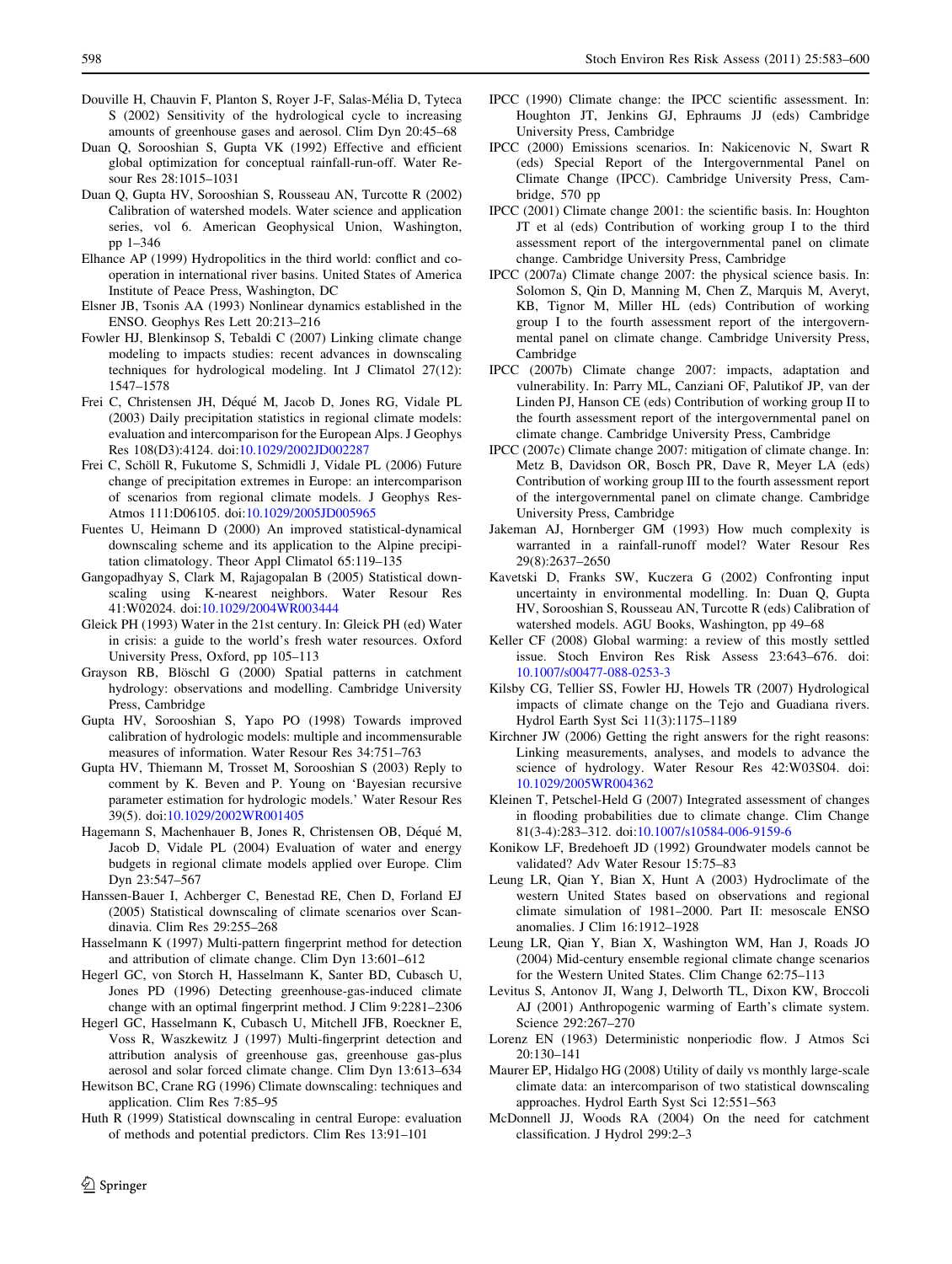- <span id="page-16-0"></span>Milly PCD, Dunne KA, Vecchia AV (2005) Global pattern of trends in streamflow and water availability in a changing climate. Nature 438:347–350
- Mirza MMQ (2003) Climate change and extreme weather events: can developing countries adapt? Clim Policy 3(3):233–248
- Murphy J (1999) An evaluation of statistical and dynamical techniques for downscaling local climate. J Clim 12:2256–2284
- Murphy J (2000) Predictions of climate change over Europe using statistical and dynamical downscaling techniques. Int J Climatol 20:489–501
- Ohlsson L (1995) Hydropolitics: conflicts over water as a development constraint. Zed Books, London
- Palaniappan M, Gleick PH (2008) Peak water. In: Gleick PH (ed) The world's water 2008–2009. Island Press, Washington, DC, pp 1–16
- Perrin C, Michel C, Andréassian V (2001) Does a large number of parameters enhance model performance? Comparative assessment of common catchment model structures on 429 catchments. J Hydrol 242:275–301
- Popper KR (1934) The logic of scientific discovery, English edition. Routledge, London
- Prudhomme C, Reynard N, Crooks S (2002) Downscaling of global climate models for flood frequency analysis: where are we now? Hydrol Processes 16:1137–1150
- Refsgaard JC, Henriksen HJ (2004) Modelling guidelines—terminology and guiding principles. Adv Water Resour 27:71–82
- Salathé EP (2003) Comparison of various precipitation downscaling methods for the simulation of streamflow in a rainshadow river basin. Int J Climatol 23:887–901
- Salathé EP (2005) Downscaling simulations of future global climate with application to hydrologic modelling. Int J Climatol 25:419–436
- Santer BD, Taylor KE, Wigley TML, Penner JE, Jones PD, Cubasch U (1995) Towards the detection and attribution of an anthropogenic effect on climate. Clim Dyn 12:77–100
- Santer BD, Wigley TML, Simmons AJ, Kallberg PW, Kelly GA, Uppala SM, Ammann C, Boyle JS, Bruggemann W, Doutriaux C, Fiorino M, Mears C, Meehl GA, Sausen R, Taylor KE, Washington WM, Wehner MF, Wentz FJ (2004) Identification of anthropogenic climate change using a second-generation analysis. J Geophys Res. doi:[109:10.1029/2003JD005075](http://dx.doi.org/109:10.1029/2003JD005075)
- Sivakumar B (2000) Chaos theory in hydrology: important issues and interpretations. J Hydrol 227(1–4):1–20
- Sivakumar B (2004a) Chaos theory in geophysics: past, present and future. Chaos Solitons Fractals 19(2):441–462
- Sivakumar B (2004b) Dominant processes concept in hydrology: moving forward. Hydrol Processes 18(12):2349–2353
- Sivakumar B (2008a) Dominant processes concept, model simplification and classification framework in catchment hydrology. Stoch Environ Res Risk Assess 22((6):737–748. doi[:10.1007/](http://dx.doi.org/10.1007/s00477-007-0183-5) [s00477-007-0183-5](http://dx.doi.org/10.1007/s00477-007-0183-5)
- Sivakumar B (2008b) Undermining the science or undermining Nature? Hydrol Processes 22(6):893–897
- Sivakumar B (2008c) The more things change, the more they stay the same: the state of hydrologic modeling. Hydrol Processes 22(21):4333–4337
- Sivakumar B (2009) Nonlinear dynamics and chaos in hydrologic systems: latest developments and a look forward. Stoch Environ Res Risk Assess 23:1027–1036. doi:[10.1007/s00477-008-0265-z](http://dx.doi.org/10.1007/s00477-008-0265-z)
- Sivakumar B, Sorooshian S, Gupta HV, Gao X (2001) A chaotic approach to rainfall disaggregation. Water Resour Res 37(1): 61–72
- Sivakumar B, Jayawardena AW, Li WK (2007) Hydrologic complexity and classification: a simple data reconstruction approach. Hydrol Processes 21(20):2713–2728
- Sivapalan M, Takeuchi K, Franks SW, Gupta VK, Karambiri H, Lakshmi V, Liang X, McDonnell JJ, Mendiondo EM, O'Connell

PE, Oki T, Pomeroy JW, Schertzer D, Uhlenbrook S, Zehe E (2003) IAHS decade on predictions in ungauged basins (PUB), 2003–2012: shaping an exciting future for the hydrological sciences. Hydrol Sci J 48(6):857–880

- Sorooshian S, Gupta VK (1983) Automatic calibration of conceptual rainfall-runoff models: the question of parameter observability and uniqueness. Water Resour Res 19(1):251–259
- Stott PA, Tett SFB, Jones GS, Allen MR, Mitchell JFB, Genkins G (2000) External control of 20th century temperature by natural and anthropogenic forcings. Science 290:2133–2137
- Stott PA, Tett SFB, Jones GS, Allen MR, Ingram WJ, Mitchell JFB (2001) Attribution of twentieth century temperature change to natural and anthropogenic causes. Clim Dyn 17:1–21
- Sullivan CA, Meigh JR (2005) Targeting attention on local vulnerabilities using an integrated indicator approach: the example of the climate vulnerability index. Water Sci Technol 51(5):69–78
- Sullivan CA, Meigh JR, Giacomello AM, Fediw T, Lawrence P, Samad M, Mlote S, Hutton C, Allan JA, Schulze RE, Dlamini DJM, Cosgrove W, Priscoli DJ, Gleick PH, Smout I, Cobbing J, Calow R, Hunt C, Hussain A, Acreman MC, King J, Malomo S, Tate EL, O'Regan D, Milner S, Steyl I (2003) The water poverty index: development and application at the community scale. Natural Resources 27:189–199
- Tett SFB, Stott PA, Allen MR, Ingram WJ, Mitchell JFB (1999) Causes of twentieth century temperature change near the Earth's surface. Nature 399:569–572
- Tsonis AA, Elsner JB (1988) The weather attractor over very short timescales. Nature 333:545–547
- Turton A, Henwood R (2002) Hydropolitics in the developing world: a southern African perspective. African Water Issues Research Unit (AWIRU), University of Pretoria, Pretoria
- United Nations Economic & Social Affairs (UN/ESA) (2007) World population prospects: the 2006 revision, highlights, Working paper no. ESA/P/WP.202
- United Nations Environment Programme (UNEP) (2007) Global environmental outlook 4: environment for development. Progress Press Ltd, Malta
- United Nations International Strategy for Disaster Reduction (UN/ ISDR) (2007) Droughts, desertification and water security. United Nations
- United Nations World Water Assessment Program (UN/WWAP) (2003) World water development report: Water for people, water for life. <http://www.unesco.org/water/wwap/wwdr/index.shtml>
- Vrugt JA, Bouten W, Gupta HV, Sorooshian S (2002) Toward improved identifiability of hydrologic model parameters: the information content of experimental data. Water Resour Res 38(12):1312. doi[:10.1029/2001WR001118](http://dx.doi.org/10.1029/2001WR001118)
- Vrugt JA, ter Braak CJF, Gupta HV, Robinson BA (2009) Equifinality of formal (DREAM) and informal (GLUE) Bayesian approaches in hydrologic modeling. Stoch Environ Res Risk Assess 23(7):1011–1026. doi[:10.1007/s00477-008-0274-y](http://dx.doi.org/10.1007/s00477-008-0274-y)
- Wagener T, Sivapalan M, Troch PA, Woods RA (2007) Catchment classification and hydrologic similarity. Geogr Compass 2:901. doi[:10.1111/j.1749-8198.2007.00039.x](http://dx.doi.org/10.1111/j.1749-8198.2007.00039.x)
- Wilby RL (1998) Statistical downscaling of daily precipitation using daily airflow and seasonal teleconnection indices. Clim Res 10:163–178
- Wilby RL, Harris I (2006) A framework for assessing uncertainties in climate change impacts: low flow scenarios for the River Thames, UK. Water Resour Res 42:W02419. doi[:10.1029/](http://dx.doi.org/10.1029/2005WR004065) [2005WR004065](http://dx.doi.org/10.1029/2005WR004065)
- Wilby RL, Wigley TML (1997) Downscaling general circulation model output: a review of methods and limitations. Prog Phys Geogr 21:530–548
- Wilby RL, Wigley TML, Conway D, Jones PD, Hewitson BC, Main J, Wilks DS (1998) Statistical downscaling of general circulation